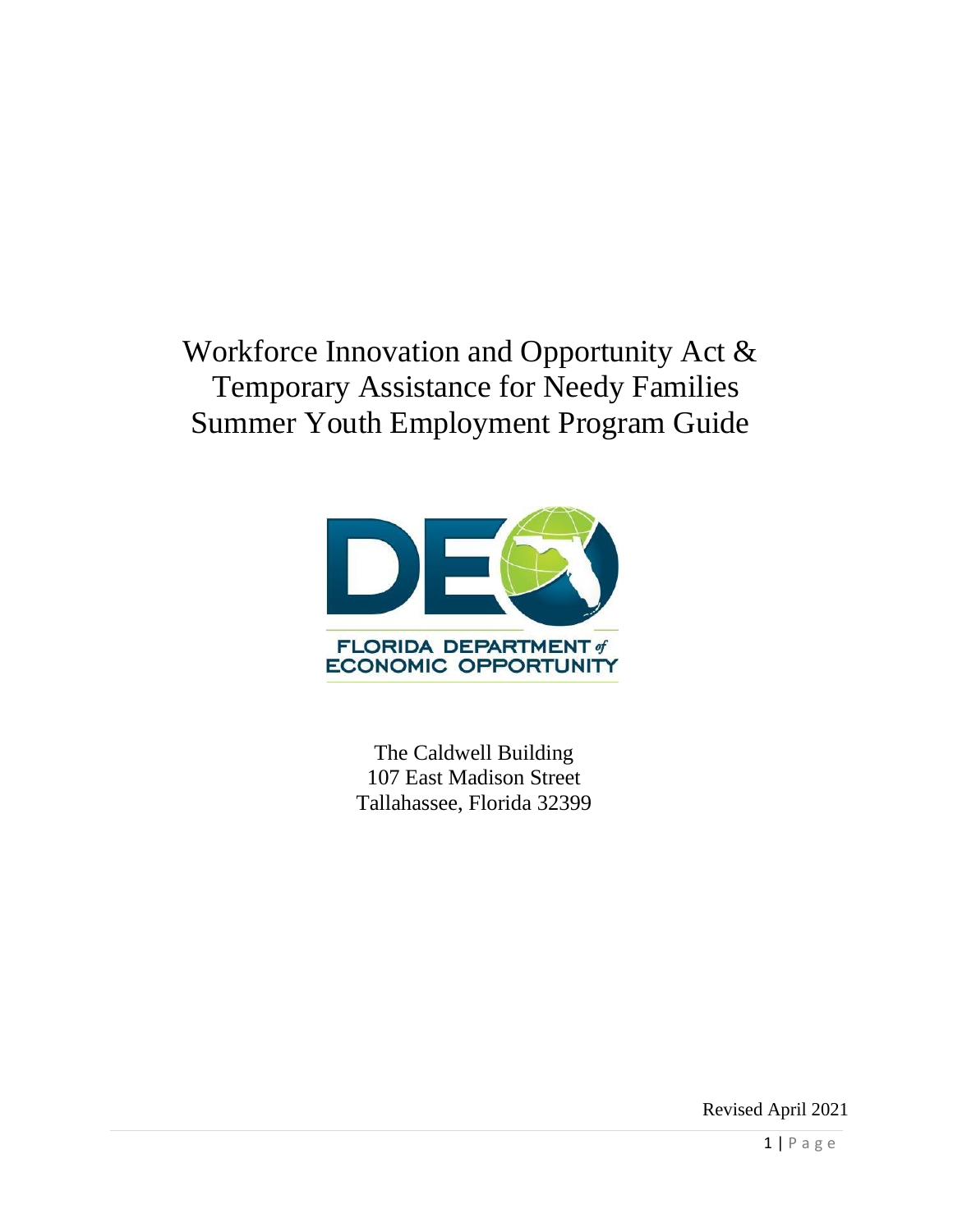The purpose of the Summer Youth Employment Program (SYEP) Guide is to provide guidance and important program information to Local Workforce Development Boards (LWDBs) on developing and operating a local SYEP. Additionally, the SYEP Guide includes the existing law and guidance associated with summer youth employment activities under the Workforce Innovation and Opportunity Act (WIOA) and Temporary Assistance for Needy Families (TANF) programs, as well as information about participant wage payments and stipends. The SYEP Guide should not be used as a substitute for careful consideration of all applicable laws and regulations, or the advice of competent legal counsel.

The SYEP provides a planned, structured learning experience that takes place in a workplace for a limited period of time. SYEP work experience may be paid or unpaid, and can include the private for-profit sector, non-profit sector or public sector. SYEP employment opportunities provide youth participants with opportunities for career exploration and skill development, and must include academic and occupational education.

# **A. WIOA Youth Program Design**

WIOA requires the youth program to include certain program elements. These program elements may include: an objective assessment of academic levels, skills levels and service needs, which include review of basic skills, occupational skills, prior work experience, employability, aptitudes, supportive service needs for the propose of identifying appropriate services and career pathways.

The youth program should develop service strategies that identify career pathways that include employment and education goals, appropriate achievement objectives, and appropriate services based on the objective assessment results.

# **I. Youth Eligibility**

Every individual who wants to be served in the WIOA youth program must meet minimum eligibility requirements. There are general criteria that all youth must meet as follows:

- $\triangleright$  Be authorized to work in the United States;
- ➢ Meet Military Selective Service registration requirements (males only); and
- ➢ Be an In-School Youth (ISY) or Out-of-School (OSY), as defined by WIOA section  $129(a)(1)(B)$ –(C).

# In-School Youth

An ISY is an individual who is:

- ➢ Not younger than 14 (unless an individual with a disability who is attending school under State law) and not older than 21 years of age at the time of enrollment;
- ➢ Attending school (as defined by State law), including secondary or post- secondary school;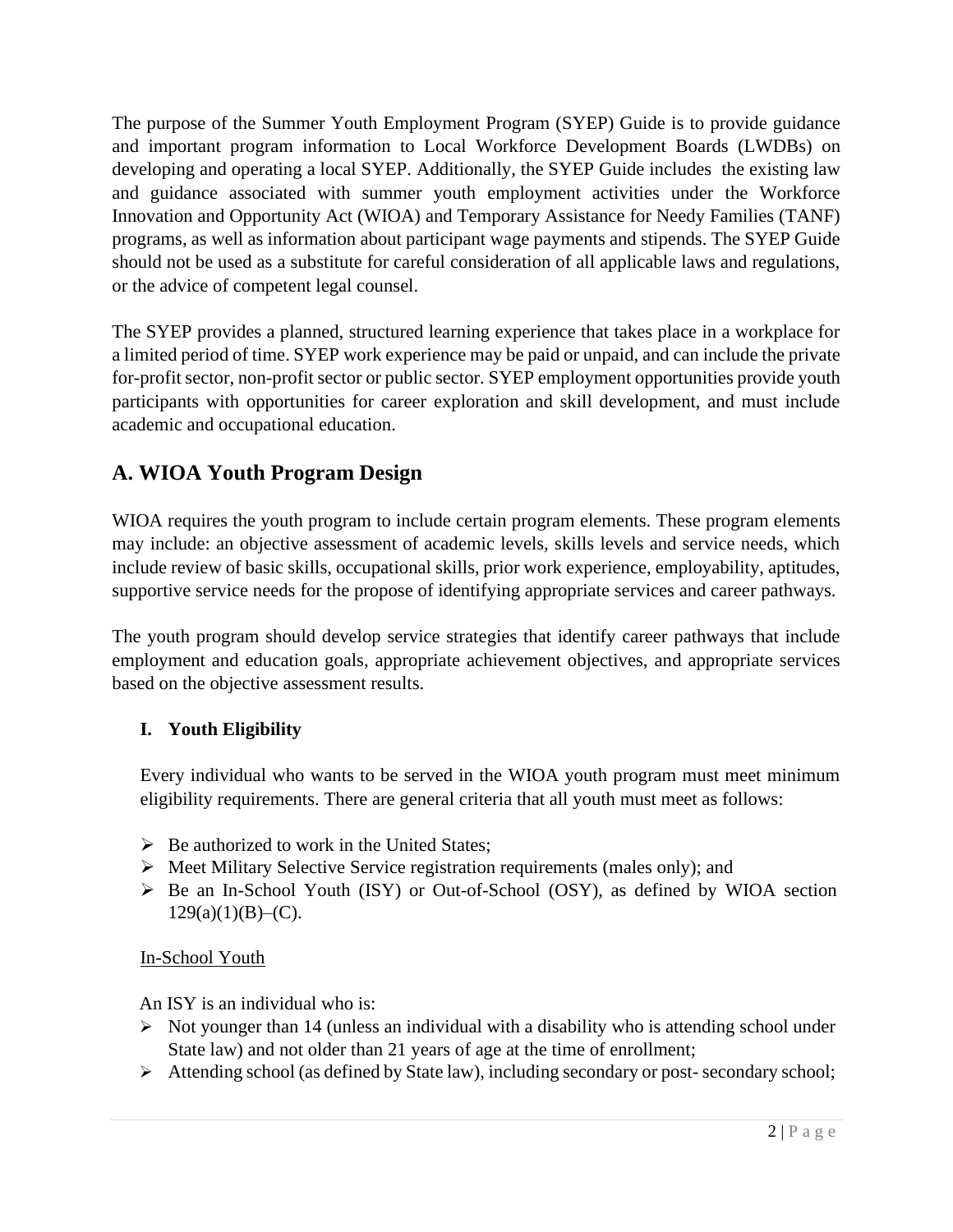- $\triangleright$  Low-income, as defined by WIOA section 3(36), or lives in a high poverty area as outlined in WIOA section  $129(a)(2)$ ; and
- $\triangleright$  One or more of the following:
	- $\checkmark$  Basic skills deficient:
	- $\checkmark$  An English language learner;
	- $\checkmark$  An offender:
	- $\checkmark$  A homeless individual, a homeless child or youth, a runaway, in foster care or has aged out of the foster care system, a child eligible for assistance under §477 of the Social Security Act (42 USC §677), or reside in an out-of-home placement;
	- $\checkmark$  Pregnant and or parenting;
	- $\checkmark$  Has a documented disability; or
	- $\checkmark$  Requires additional assistance to complete an educational program or to secure or hold employment.

#### Out-of-School Youth

An OSY is an individual who is:

- ➢ Not younger than 16 and not older than 24 years at the time of enrollment;
- ➢ Not attending school (as defined by State law); and
- $\triangleright$  One or more of the following:
	- $\checkmark$  A school dropout;
	- $\checkmark$  Within the age of compulsory school attendance (age 6–18), but has not attended school for at least the most recent complete school year's calendar quarter;
	- $\checkmark$  A recipient of a secondary school diploma or its recognized equivalent who is a low-income individual and is either:
		- ➢ Basic skills deficient; or
		- $\triangleright$  An English language learner;
	- $\checkmark$  Subject to the juvenile or adult justice system;
	- $\checkmark$  A homeless individual (as defined in section 41403(6) of the Violence Against Women Act of 1994 (42 U.S.C. 14043e– $2(6)$ )), a homeless child or youth (as defined in section 725(2) of the McKinney-Vento Homeless Assistance Act (42 U.S.C. 11434a(2))), a runaway, in foster care or has aged out of the foster care system, a child eligible for assistance under section 477 of the Social Security Act (42 U.S.C. 677), or in an out-of-home placement;
	- $\checkmark$  Pregnant and or parenting;
	- $\checkmark$  Has a documented disability; or
	- $\checkmark$  A low-income individual who requires additional assistance to enter or complete an educational program or to obtain or retain employment.

## **II. Income**

Income is determined by collecting information from the family for the complete six-month period prior to application. Family size must be determined and the total reported six-month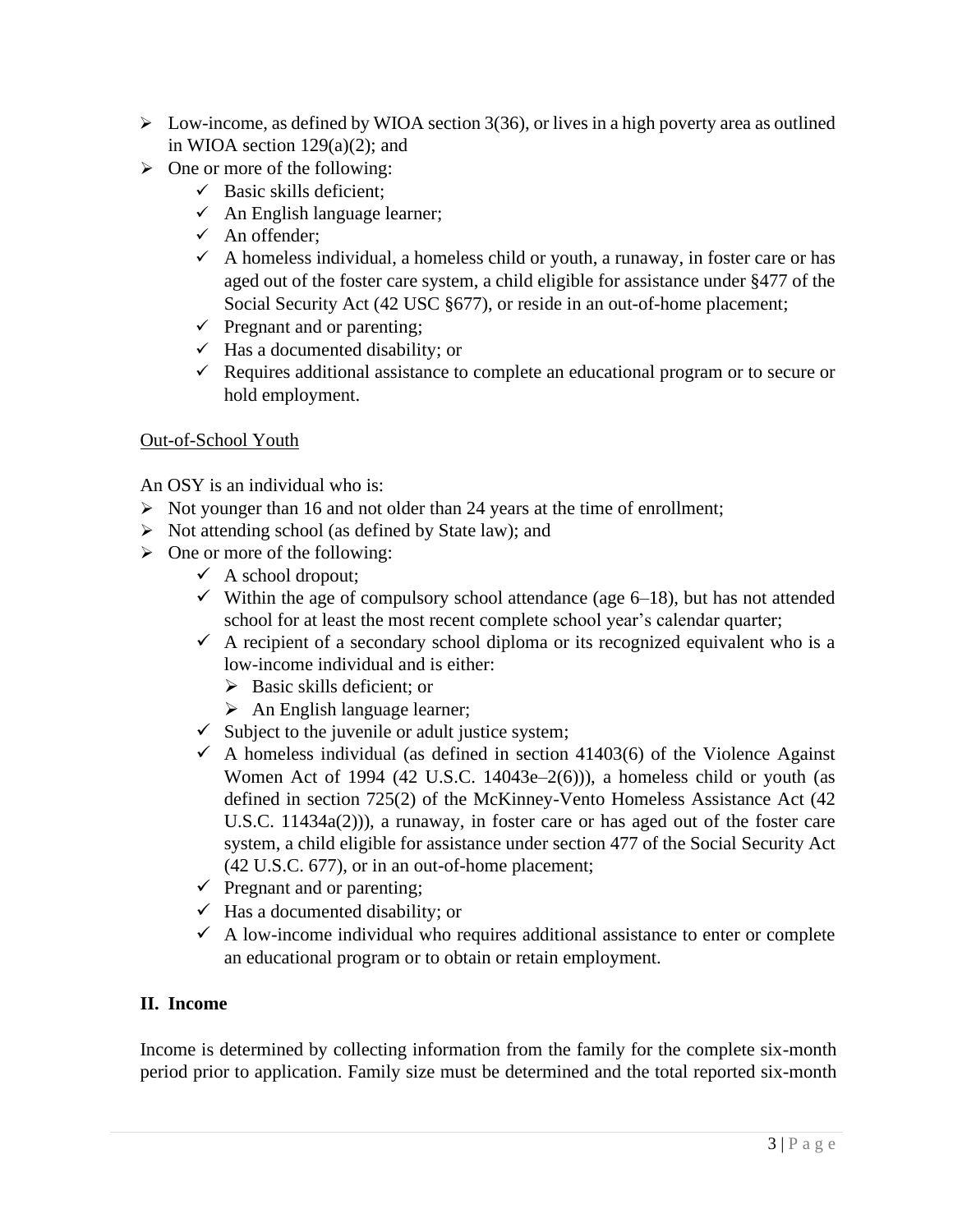income must be documented. The income is doubled (annualized) and compared to the Lower Living Standard Income Level (LLSIL) (WIOA section 3(36)) to determine low income status.

All ISY must meet the low-income eligibility criteria, with the exception being those who fall under the low-income exception. WIOA allows a low-income exception to no more than five percent of its WIOA youth in a given program year. Youth included in the low-income exception do not have to be low income, but they must meet the other eligibility requirements as stated in WIOA section  $129(a)(3)(A)(ii)$ . Under WIOA, a youth is considered to be lowincome if he or she receives or is eligible to receive free or reduced-price lunch under the Richard B. Russell National School Lunch Act (42 U.S.C. 1751 et seq.). WIOA has defined youth with a disability as a separate eligibility criterion.

For OSY, only those youth who are the recipient of a secondary school diploma or its recognized equivalent and are either basic skills deficient or an English language learner, and youth who require additional assistance to enter or complete an educational program or to secure or hold employment, must be low-income. All other OSY meeting OSY eligibility are not required to be low-income (20 CFR 681.250; 20 CFR 681.210(c)(9)). WIOA allows a lowincome exception where five percent of WIOA youth may be participants who ordinarily would be required to be low-income for eligibility purposes and meet all other eligibility criteria for WIOA youth except the low-income criteria (WIOA section 129 (a)(3)(A)(ii); 20 CFR 681.250(c)).

WIOA has included Individual Training Accounts (ITAs) as a part of the program framework for OSY ages 18 to 24 to:

- $\triangleright$  Expand training options.
- $\triangleright$  Increase flexibility.
- $\triangleright$  Enhance customer choice.
- $\triangleright$  Reduce tracking, reporting and paperwork that comes with dual enrollment.

# **III. Youth Program Elements**

WIOA requires LWDBs to make available 14 program elements to youth participants; however, local programs have the discretion to determine what specific program element(s) a youth participant receives based on each participant's objective assessment and individual service strategy. Local programs are not required to provide every program service to each participant. The 14 program elements are listed and defined below:

1. Tutoring, study skills training, instruction, and evidence-based dropout prevention and recovery strategies

Tutoring, study skills training, and instruction that lead to a high school diploma or its recognized equivalent (including a recognized certificate of attendance or similar document for individuals with disabilities) or for a recognized postsecondary credential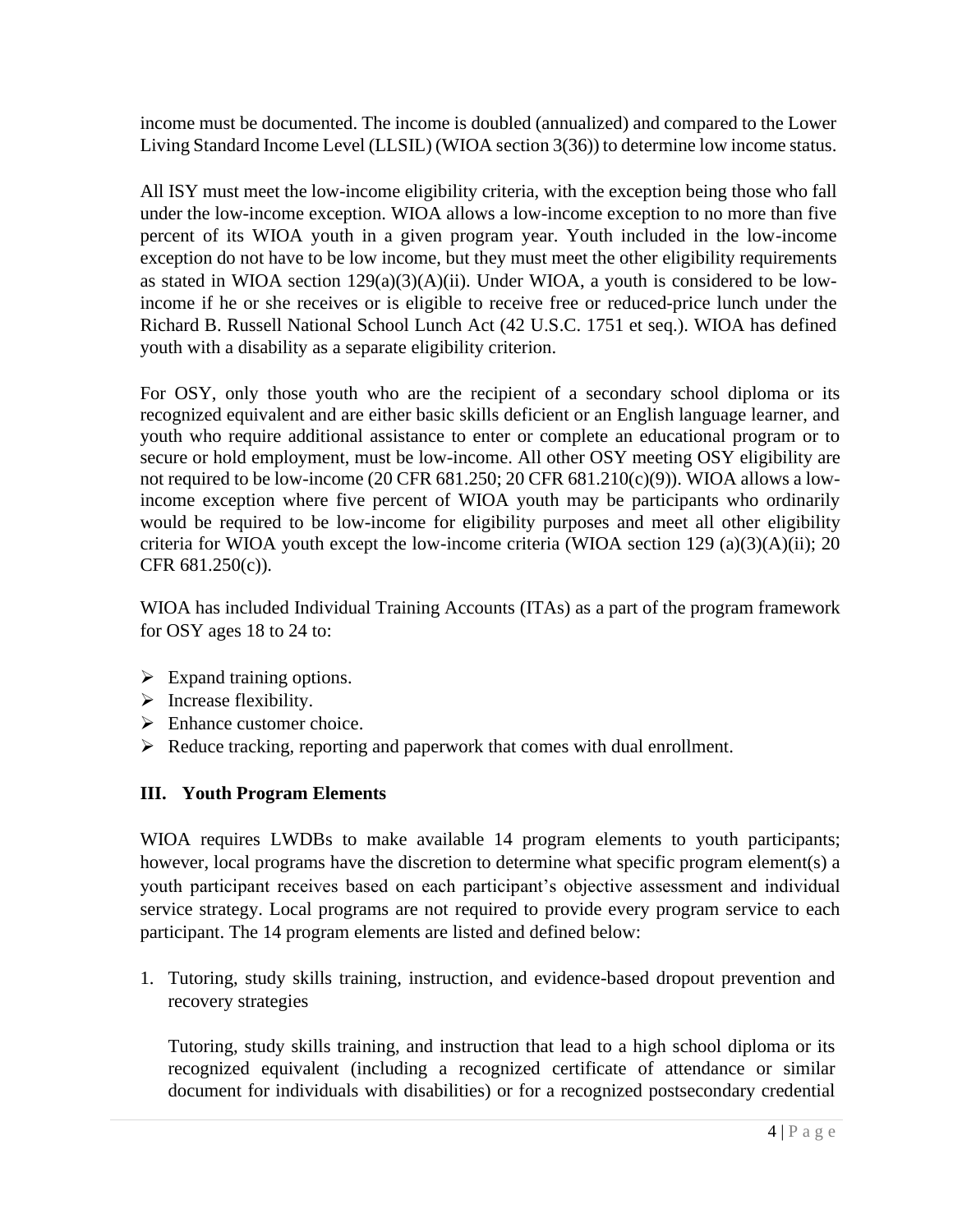are required for this program element. To be successful with achieving this element, LWDBs must identify strategies that focus on providing academic support, identifying areas of academic concern, overcoming learning obstacles, and discovering and offering tools and resources to develop effective learning strategies.

LWDBs can offer tutoring, study skills training, and instruction one-on-one or in a group setting.

Secondary school dropout prevention strategies intended to lead to a high school diploma should be identified as a part of this program element. Secondary school dropout prevention strategies include services and activities that keep a youth in school and engaged in a formal learning and/or training setting. Success strategies include, but are not limited to tutoring, literacy development, active learning experiences, after-school opportunities, and individualized instruction.

Note: As dropout recovery strategies/services are included in both this first program element and in program element 2, those services should be included only in program element 2 for reporting purposes.

2. Alternative secondary school services, or dropout recovery services

Alternative secondary school services include basic education skills training, individualized academic instruction, and English as a Second Language training to assist youth who have struggled in traditional secondary education. Dropout recovery services include credit recovery, counseling, and educational plan development to assist youth who have dropped out of school. The goal of this element in to re-engage youth so that they will pursue the necessary educational training to complete a high school diploma or its recognized equivalent.

3. Paid and unpaid work experiences

A work experience is "a planned, structured learning experience that takes place in a workplace for a limited period of time" and may be paid or unpaid, [20 C.F.R. § 681.600.](https://www.ecfr.gov/cgi-bin/text-idx?SID=4f1dbc0a02dab910d1272052662e06cd&mc=true&node=pt20.4.681&rgn=div5#se20.4.681_1600) A work experience may take place in the private for-profit sector, the non-profit sector, or the public sector. Labor standards apply in any work experience where an employee/employer relationship, as defined by the Fair Labor Standards Act or applicable State law. Work experiences provide the youth participant with opportunities for career exploration and skill development.

WIOA included the following types of work experiences as a part of the youth program framework:

- ➢ Summer employment opportunities and other employment opportunities available throughout the school year;
- ➢ Pre-apprenticeship programs;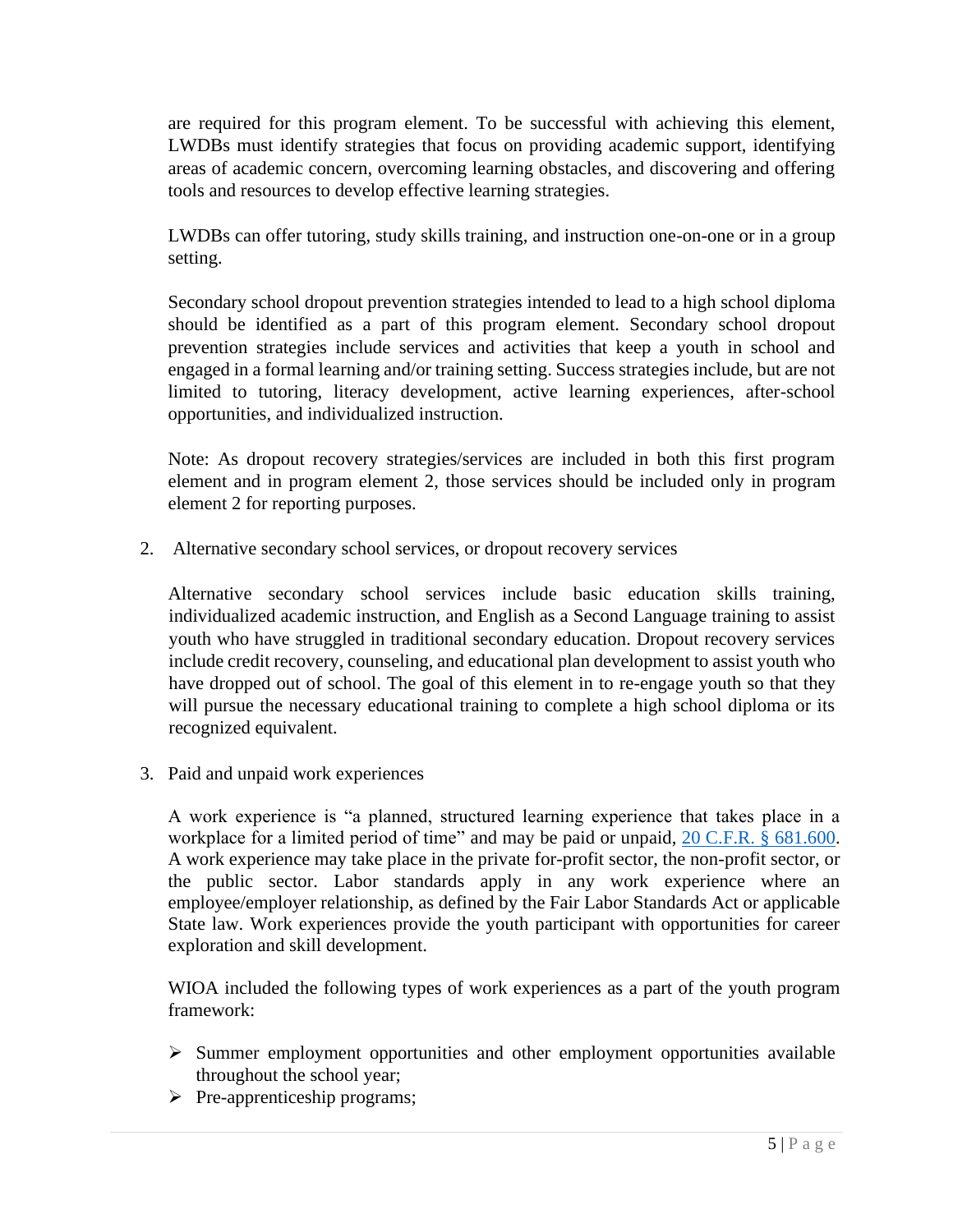- $\triangleright$  Internships and job shadowing; and
- $\triangleright$  On-the-Job training (OJT) opportunities.

Work experiences must include academic and occupational skills education as a component of the work experience structure. The academic and occupational education component refers to contextual learning that accompanies a work experience. It includes the information necessary to understand and work in specific industries and/or occupations. Local programs may determine the appropriate type of academic and occupational education needed for a specific work experience.

Allowable work experience expenditures include the following:

- $\triangleright$  Wages and/or stipends paid for participation in a work experience;
- ➢ Staff time working to identify and develop a work experience opportunity, including staff time spent working with employers to identify and develop the work experience;
- ➢ Staff time working with employers to ensure a successful work experience, including staff time spent managing the work experience;
- $\triangleright$  Staff time spent evaluating the work experience;
- ➢ Participant work experience orientation sessions;
- $\triangleright$  Employer work experience orientation sessions;
- ➢ Classroom training or the required academic education component directly related to the work experience;
- ➢ Incentive payments directly tied to the completion of work experience; and
- ➢ Employability skills/job readiness training to prepare youth for a work experience.

Supportive services are a separate program element and cannot be counted toward the work experience expenditure requirement.

4. Occupational skills training

Occupational skills training is an organized program of study that provides specific vocational skills that lead to proficiency in performing actual tasks and technical functions required by certain occupational fields at entry, intermediate, or advanced levels. LWDBs must give priority to training programs that lead to recognized postsecondary credentials which align with in-demand industry sectors or occupations in the local area involved, as determined by the LWDB in accordance with WIOA section 123. Occupational skills training must:

- $\triangleright$  Be outcome oriented and focused on an occupational goal in a participant's individual service strategy;
- ➢ Be of sufficient duration to impart the skills needed to meet the occupational goal; and
- ➢ Result in the attainment of a recognized post-secondary credential.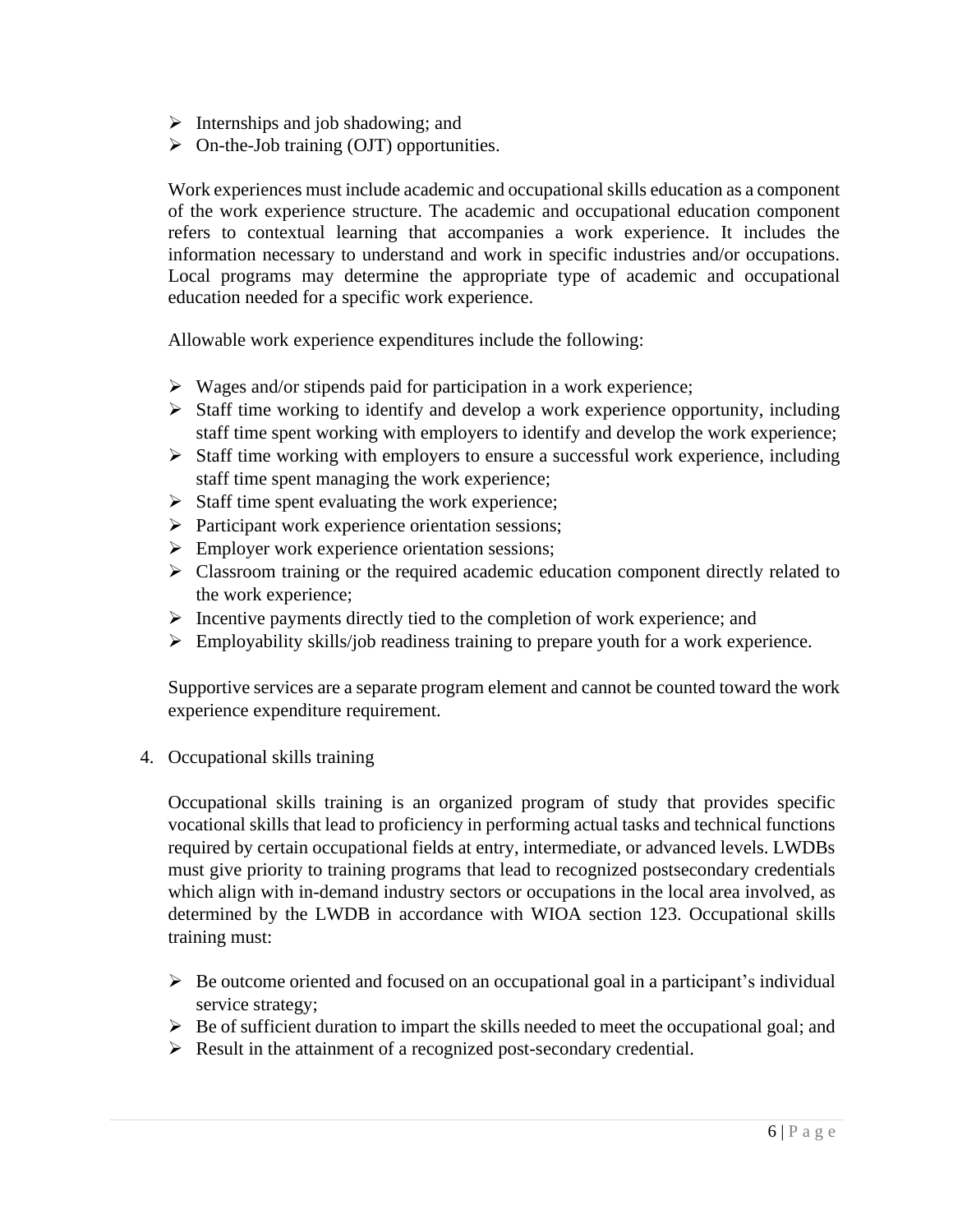5. Education offered concurrently with workforce preparation activities and training for a specific occupation or occupational cluster.

This element requires integration of education and training delivered concurrently. Workforce preparation activities, basic academic skills, and hands-on occupational skills training are to be taught within the same time frame and connected to training in a specific occupation, occupational cluster, or career pathway. An occupational cluster and career pathway are two frameworks/methods that provide a vital structure for organizing career information with the same knowledge and skills to help deliver quality programs.

6. Leadership development opportunities

Leadership development opportunities are activities that encourage responsibility, confidence, employability and self-determination, and promote positive social and civic behaviors. These opportunities include, but are not limited to:

- $\triangleright$  Community and service learning projects;
- ➢ Direct exposure to post-secondary educational possibilities;
- ➢ Peer enrichment activities;
- $\triangleright$  Organizational and team work training;
- ➢ Training in decision-making, including determining priorities and problem solving;
- ➢ Citizenship training, including life skills training such as parenting and work behavior training; and
- $\triangleright$  Civic engagement activities which promote the quality of life in their community.
- 7. Supportive services

These are services that are reasonable and necessary to enable a WIOA participant to participate in WIOA activities. Examples of supportive services include, but are not limited to:

- $\triangleright$  Linkages to community services;
- $\triangleright$  Assistance with transportation;
- ➢ Assistance with child-care and dependent care;
- $\triangleright$  Assistance with housing;
- ➢ Needs-related payments;
- $\triangleright$  Assistance with educational testing;
- ➢ Reasonable accommodations for youth with disabilities;
- $\triangleright$  Referrals to health care;
- ➢ Assistance with uniforms, clothes for interviews;
- ➢ Assistance with books, fees, school supplies; and
- ➢ Payments and fees for employment and training-related applications, tests, and certifications.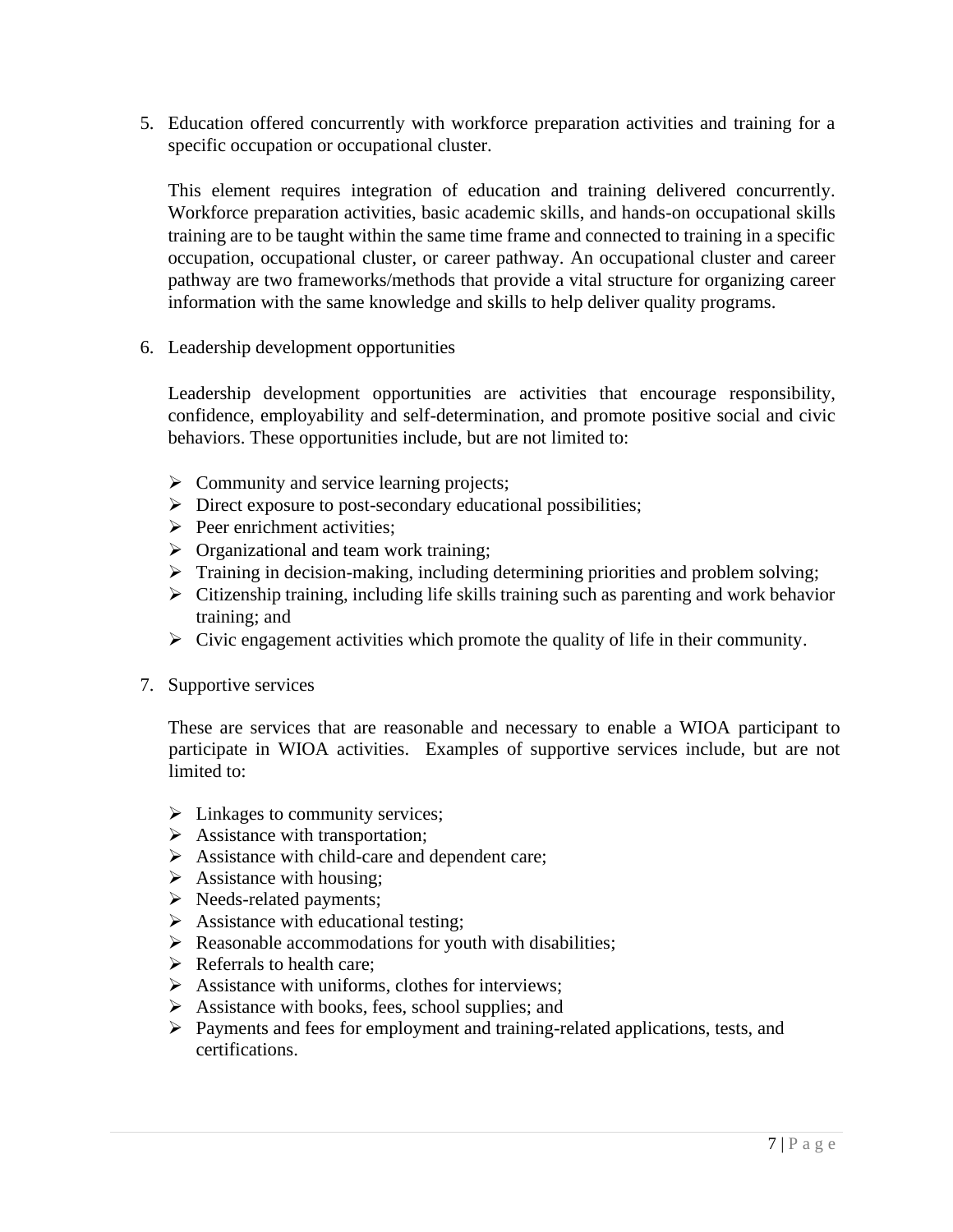Linkages to community services means connecting jobseekers to services that would aid them in becoming employed and addresses needs not otherwise met. Such linkages include free legal aid to help with the expungement of criminal records, securing government identification, and linkages to organizations that provide youth the opportunity to develop their leadership skills through service to their respective community.

Needs-related payments provide financial assistance to participants for the purpose of enabling them to participate in training and are a supportive service authorized by WIOA section 134(d)(3). Unlike other supportive services, in order to qualify for needs-related payments, a participant must be enrolled in training.

8. Adult mentoring

Adult mentoring is a formal relationship between a youth and an adult mentor that includes structured activities where the mentor offers guidance, support, and encouragement to develop competence and character of the mentee. Adult mentoring must last for at least 12 months, and it can take place both during program participation and after exit. Group mentoring activities and mentoring through electronic means are allowable as part of the mentoring activities; however, the youth program must match each youth participating in this element to an individual adult mentor with whom the youth interacts on a face-to-face basis. Mentoring can include workplace mentoring where the local program matches a youth participant with an employer or employee of a company. The LWDB must develop local operating procedures to appropriately screen and select mentors.

9. Follow-up services

LWDBs must offer follow-up services to all youth participants, after exit from the program. The follow-up services offered must align with a youth's individual service strategy. Follow-up services are critical services provided after a youth's exit from the program, and they help ensure the youth is successful in employment and/or postsecondary education and training. Follow-up services may include regular contact with a youth participant's employer, including assistance in addressing work-related problems that arise. These services may include, but are not limited to:

- $\triangleright$  Supportive services;
- ➢ Financial literacy education;
- ➢ Labor market and employment information; and
- ➢ Adult mentoring.

Follow-up services must be offered for 12 months after exit. However, youth have the option to opt out of follow-up services. This should be documented in the case management plan.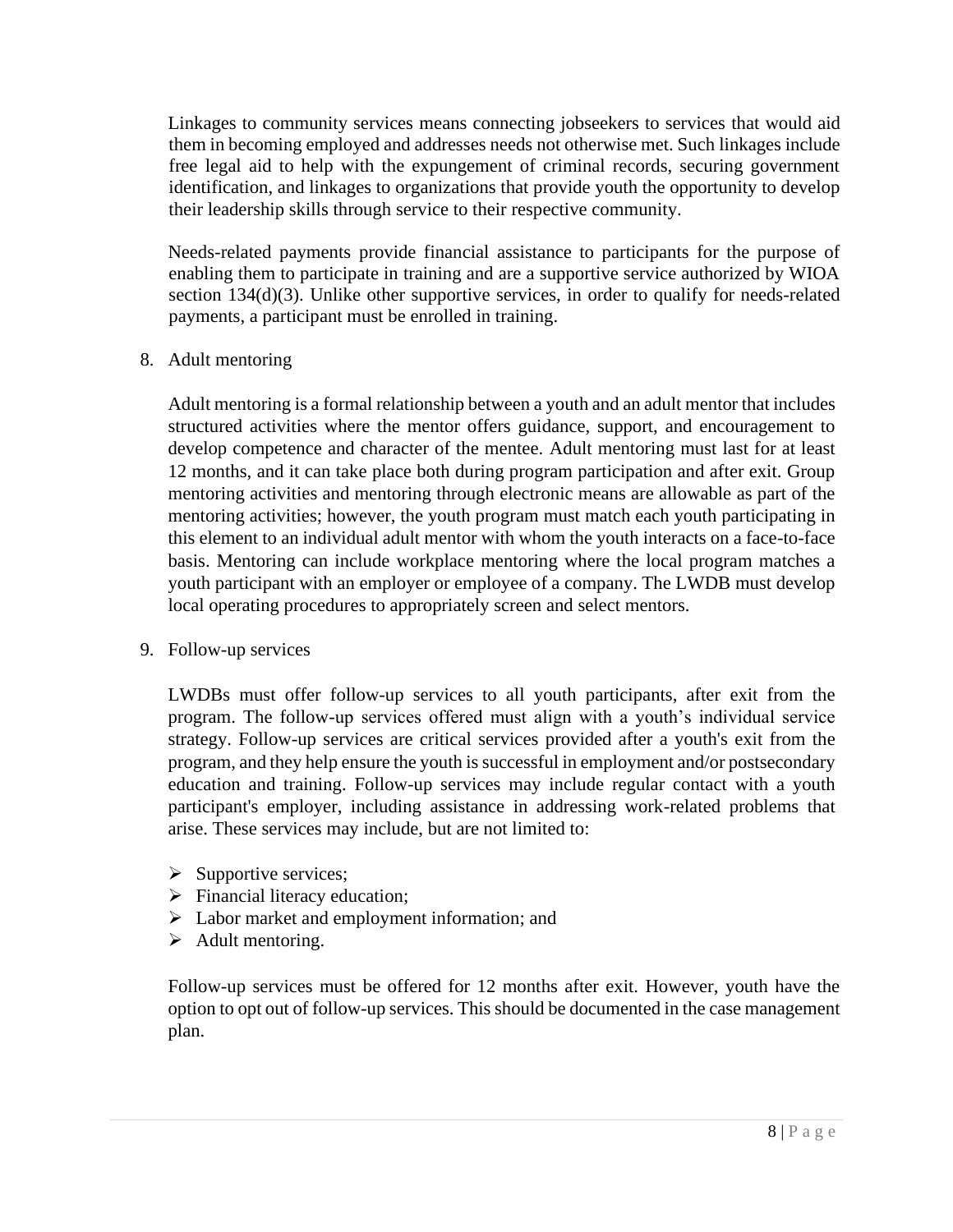10. Comprehensive guidance and counseling

This service provides individualized counseling to the youth participants and may include, but is not limited to:

- $\triangleright$  Drug and alcohol abuse counseling;
- $\triangleright$  Mental health counseling; and
- ➢ Referrals to partner programs.

The local program must coordinate with the organization it refers to in order to ensure continuity of service.

11. Financial literacy education

Financial literacy education are activities that provide youth with the knowledge and skills that they need to achieve long-term financial stability. Financial literacy education encompasses information and activities that provide financial education that are age appropriate, timely, and provides opportunities to put lessons into practice, such as access to safe and affordable financial products that enable money management and savings; these services include, but are not limited to the following activities:

- ➢ Creating budgets, initiating checking and savings accounts at banks, and making informed financial decisions;
- ➢ Learning how to effectively manage spending, credit, and debt, including student loans, consumer credit, and credit cards;
- ➢ Understanding, evaluating, and comparing financial products, and services; and
- ➢ Educating youth about identity theft, how to resolve cases of identity theft and understanding their rights and protections related to personal identity and financial data.
- 12. Entrepreneurial skills training

Entrepreneurial skills training provides the basics of starting and operating a small business. WIOA identifies several approaches that can be utilized in the implementation process of the youth program. These trainings should develop the skills associated with entrepreneurship and may include, but are not limited to:

- ➢ Entrepreneurial education that provides an introduction to the values and basics of running a business. Education program must be able to guide youth through the development of a business plan, with a simulation of business startup and daily operations;
- $\triangleright$  Taking initiative;
- ➢ Creatively seeking out and identifying business opportunities;
- ➢ Develop budgets and forecast resource needs;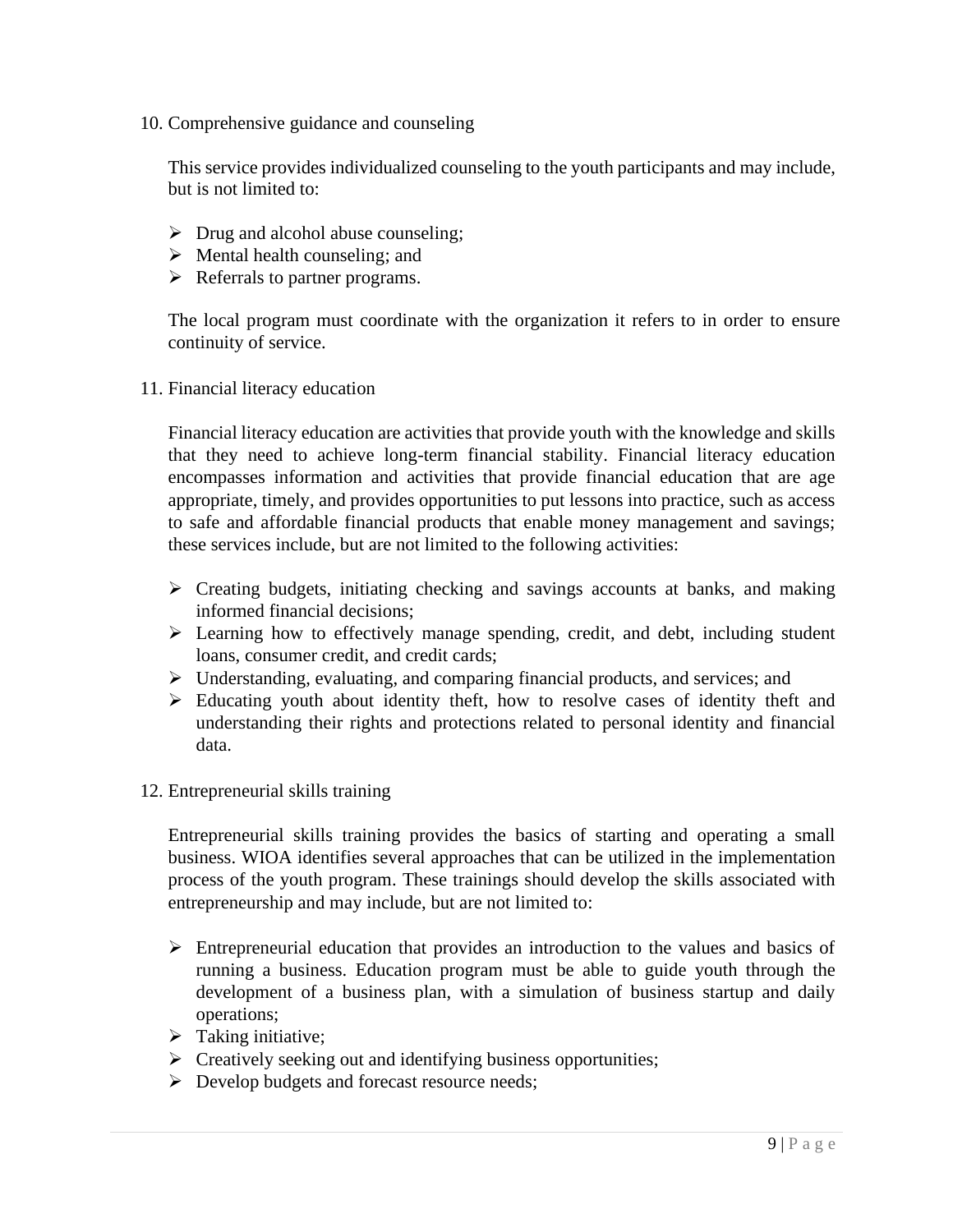- $\triangleright$  Understand various business options for acquiring funding and the trade-offs associated with each option;
- ➢ Communicate effectively and market oneself and one's ideas;
- ➢ Enterprise development which provides supports and services that incubate and help youth develop their own business; and
- $\triangleright$  Experimental programs that provide youth with experience in the day-to-day operation of a business.
- 13. Services that provide labor market and employment information

These services provide information about the labor demand and supply of occupations. The information identifies in-demand industries and occupations and employment opportunities; and, provides knowledge of job market expectations including education and skills requirements and potential earnings. For youth, the information brings awareness of the career fields that are likely to provide long-term employment and earning in local labor markets.

14. Postsecondary preparation and transition activities

Postsecondary preparation and transition activities and services are used to prepare youth to move from secondary to postsecondary education after attaining a high school diploma or its recognized equivalent. Activities include exploring postsecondary education options including technical training schools, community colleges, 4-year colleges and universities, and registered apprenticeship. Additional activities may include, but are not limited to:

- $\triangleright$  Informing participants of legal responsibilities after turning 18;
- $\triangleright$  Assess participants' strengths, abilities and interests;
- ➢ Assist participants to prepare and submit post-secondary education applications and financial aid;
- $\triangleright$  Introduce participants to financial aid search, college scholarship portals and assist them with applying; and
- ➢ Teach participants how to develop a portfolio that demonstrates accomplishments and competencies.

## **IV.Administrative Requirements**

LWDBs must spend at least 20 percent of its Title I Youth funds for work experience. Funds spent for SYEP work experiences may be included in the required minimum 20 percent of youth funds on work experience. LWDBs must track program funds spent on youth program paid and unpaid work experiences, including wages and staff costs for the development and management of work experiences, and report such expenditures as part of the local WIOA youth financial reporting. The percentage of funds spent on work experience is calculated based on the total local area youth funds expended for work experience rather than calculated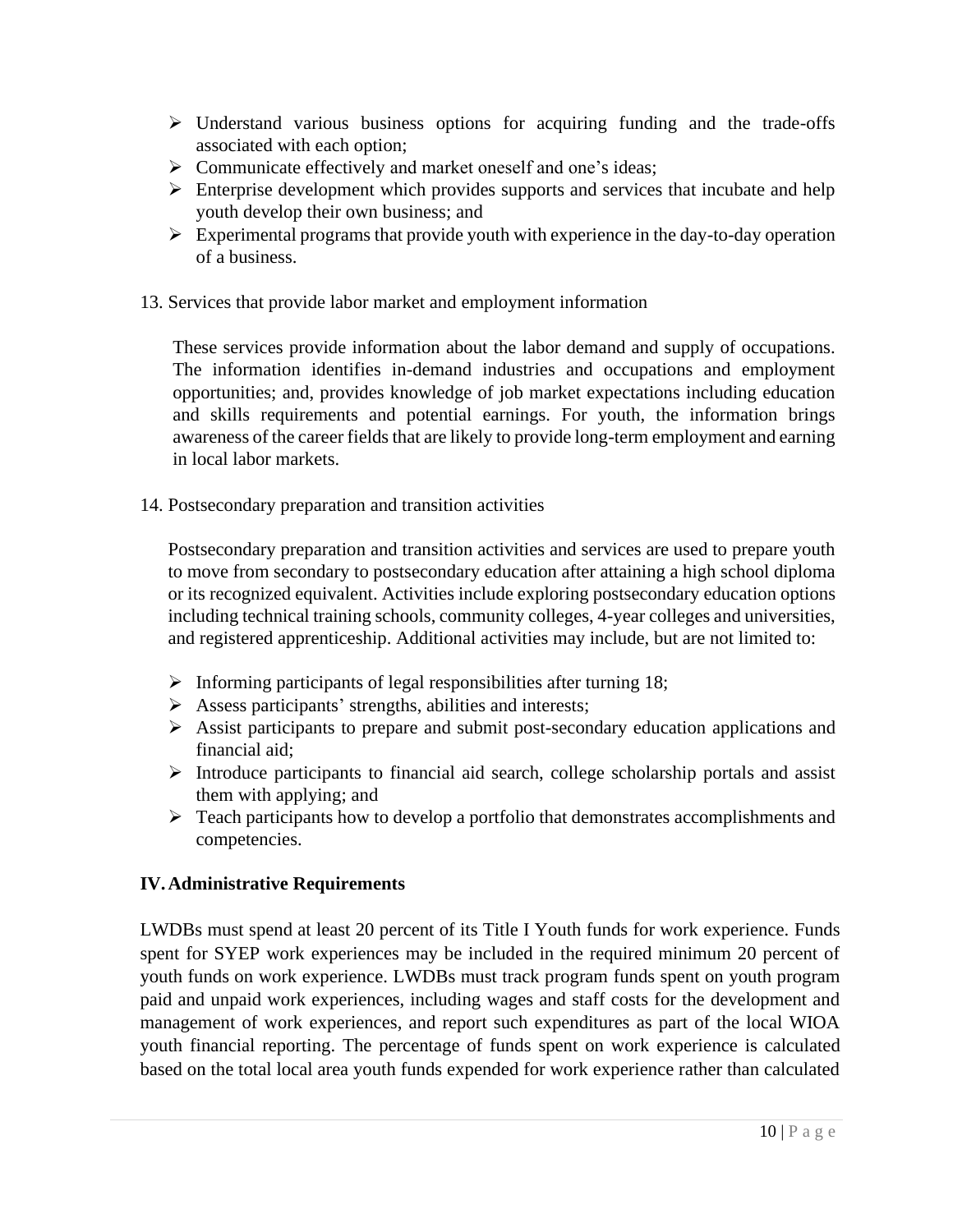separately for in-school and out-of-school youth. LWDB administrative costs are not subject to the 20 percent minimum work experience expenditure requirement.

Providers of youth workforce investment activities must be selected by the LWDB through awarding a grant or contract on a competitive basis as described in WIOA section 123. If there is an insufficient number of eligible providers of youth workforce investment activities, LWDBs may award grants or contracts on a sole source basis. However, the summer employment provider does not need to select the employers who will provide the employment opportunities through a competitive process.

# **V. Workers' Compensation**

In accordance with [Section 445.009, Florida Statutes \(F.S.\),](http://www.leg.state.fl.us/statutes/index.cfm?mode=View%20Statutes&SubMenu=1&App_mode=Display_Statute&Search_String=445.009&URL=0400-0499/0445/Sections/0445.009.html) a participant in an adult or youth work experience activity administered under this section will be deemed an employee of the state for purposes of workers' compensation coverage. In determining the average weekly wage, all remuneration received from the employer shall be considered a gratuity, and the participant shall not be entitled to any benefits otherwise payable under s. 440.15, F.S., regardless of whether the participant may be receiving wages and remuneration from other employment with another employer and regardless of his or her future wage-earning capacity*.*

**AmeriSys** is the state's Workers' Compensation Provider and should be contacted using the toll-free number 1-800-455-2079, in case of a work-related injury. The manager or supervisor will be asked to provide a 4-digit location code to identify the program area of the injured employee. For more information, please click [here.](https://www.amerisys-info.com/)

# **VI. Wages and Stipends**

The issue of paying wages or stipends to youth participating in a summer employment program (and the impact this has on the tax liability of the participant, the worksite employer, and the LWDB) poses questions for the SYEP. DEO has determined that each circumstance must be evaluated on a case-by-case basis, and the factors discussed below should be applied.

WIOA section 129(c)(4) prioritizes work experiences with the requirement that local areas must spend a minimum of 20 percent of non-administrative local area funds on work experience. Under WIOA, paid and unpaid work experiences that include as a component academic and occupational education may have the following four categories: summer employment opportunities and other employment opportunities available throughout the school year; pre-apprenticeship programs; internships and job shadowing; and on-the-job training opportunities. The Department encourages local programs to coordinate work experiences, particularly summer employment, with other youth serving organizations and agencies. As was encouraged through joint letters in past years with the Departments of Health and Human Services and Housing and Urban Development, coordinating with Temporary Assistance for Needy Families, Community Services Block Grant, and Community Development Block Grant programs can strengthen local summer jobs efforts.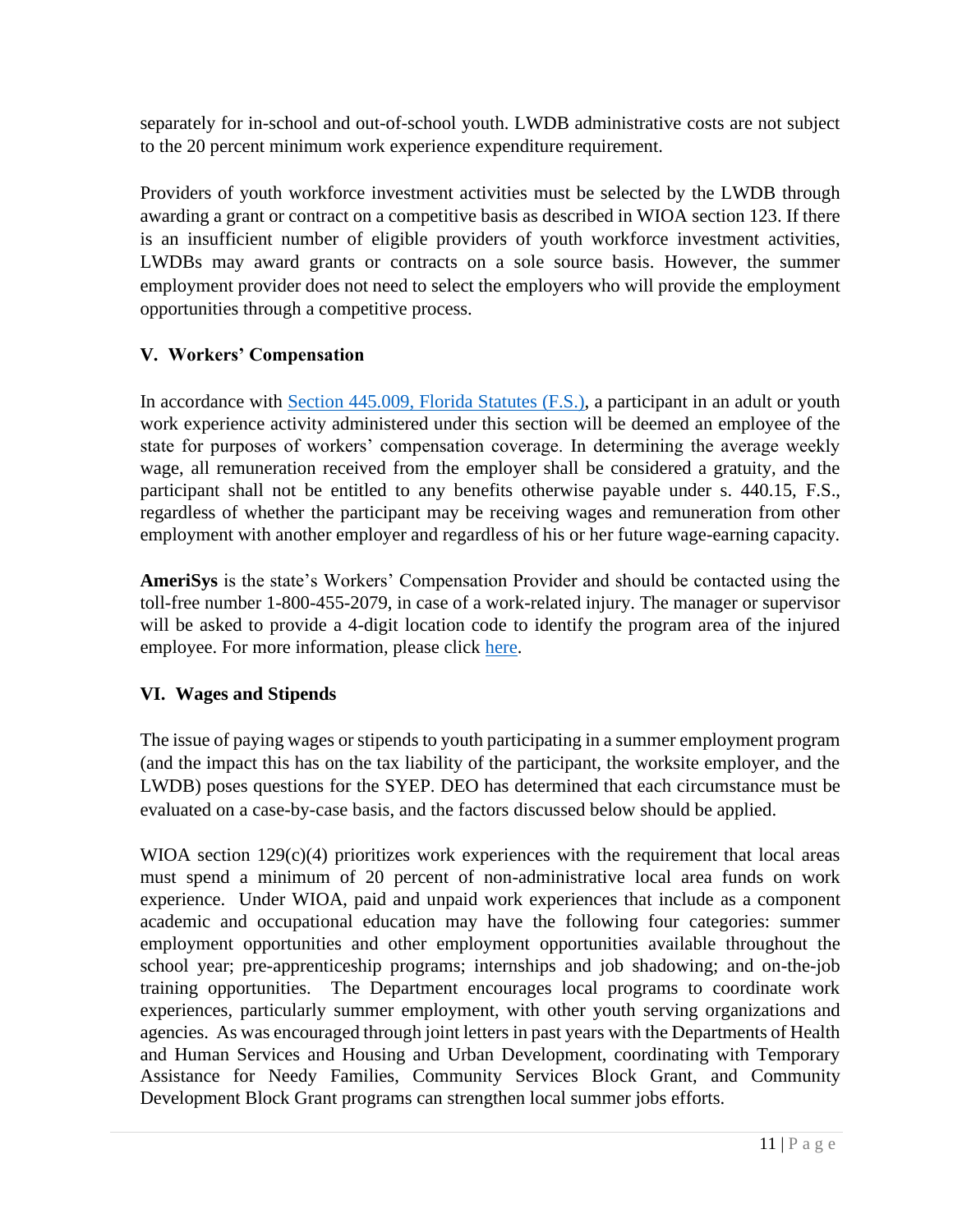LWDBs have the option of including a classroom component to their summer youth programs. Usually, this is done to provide the younger age group the opportunity to further their academic skills. This would likely be less appropriate for the older youth.

Labor standards apply in any work experience where an employee/employer relationship exists, as defined by the Fair Labor Standards Act or applicable State law.

Over the years, the IRS has stated consistently that the tax treatment of payments (wages or stipends) made under a federally-sponsored work-training program depends on the particular factual situation. In general, the IRS has provided the following guidance:

- $\triangleright$  Tax liability rests upon whether the participants are "employees" and whether the payments should be considered "wages." Typically, an employer-employee relationship exists if the employer has the right to control, direct and discharge the employee, and if the employee receives compensation according to the general rate structure.
- ➢ Additional factors to consider include:
	- $\checkmark$  Whether the participants perform services. If so, income and employment taxes likely apply;
	- $\checkmark$  The amount of training provided. Even if some training is provided, the payments still may be taxable; and
	- $\checkmark$  Whether payment is made for welfare purposes and measured according to the personal or family needs of the individual. If so, income and employer taxes do not apply.

The Fair Labor Standards Act (FLSA) establishes minimum wage, overtime pay, recordkeeping, and youth employment standards affecting employees in the private sector and in Federal, State, and local governments. The FLSA applies to the extent that the activities performed in the work experience constitute employment. LWDBs must determine whether work experience constitutes training as opposed to employment. LWDBs should also consider the factors cited by the IRS when determining whether the payments (wages or stipends) made to participants in a summer youth program are taxable.

If the worksite is relying on the participant to perform real work, i.e. to be productive, an employer- employee relationship probably exists. In this situation, there must be an employer of record and participants must receive no less than the applicable state or federal minimum wage, related benefits are required, and payroll taxes should be deducted. The employer of record will be responsible for paying all taxes.

Activities that help youth prepare for and transition to postsecondary education and training: Activities include but are not limited to: skill development and college preparatory life skills (time management, mock interviews, independent living, and legal responsibilities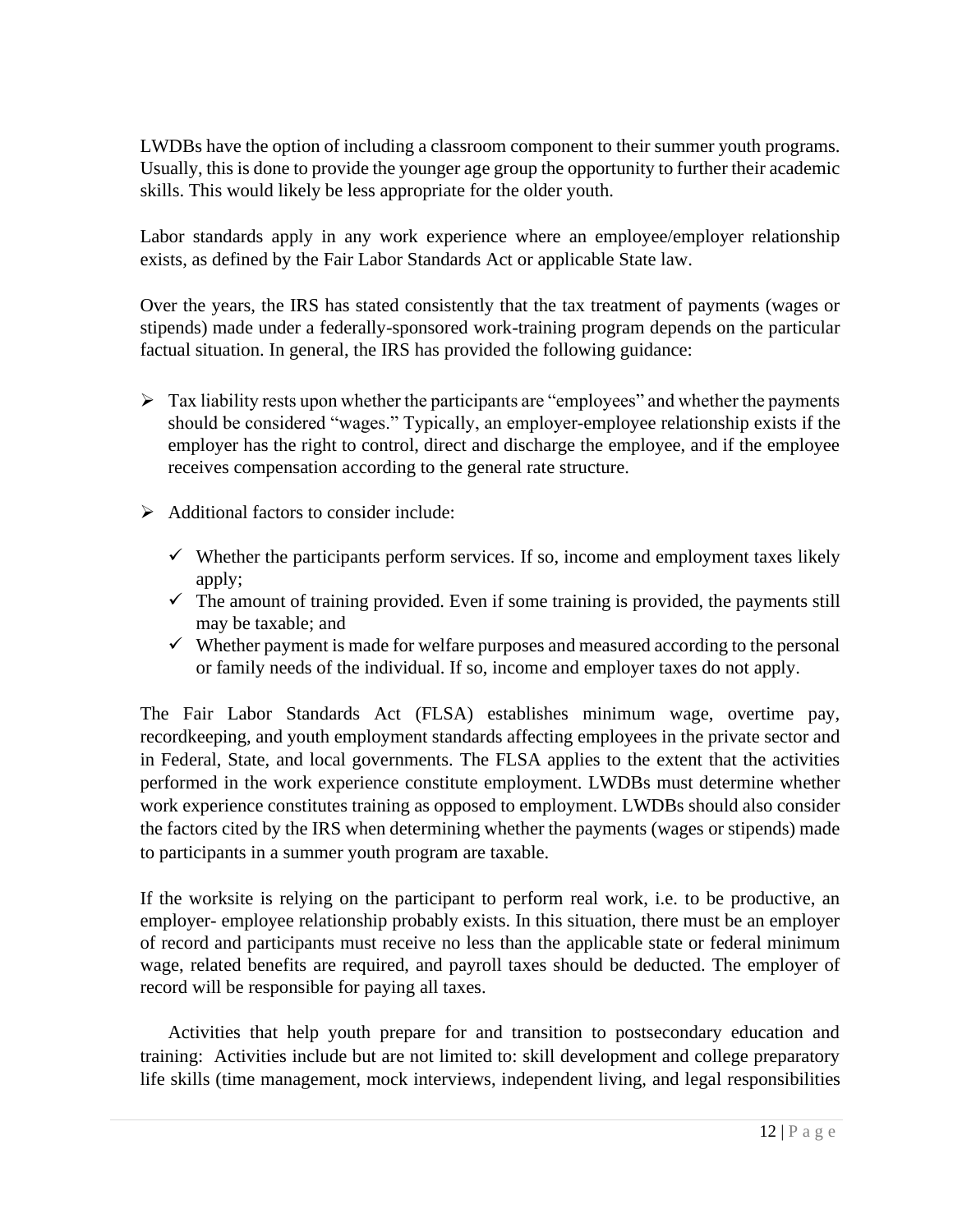after age of 18) and how to prepare for post-secondary education (college applications, essay writing, financial aid, and scholarships).

Incentive payments are allowable under WIOA. However, the incentives must comply with the requirements in 2 CFR part 200.

Incentives or stipends may be used in a training situation and are determined by the LWDB. Stipends should be issued through a uniform payment system. Such incentives are not required to meet minimum wage requirements, are not to be disbursed as payroll, and income tax is not to be withheld. However, a stipend may not be used as a substitute for wages and is generally limited to reimbursement for expenses such as books, tuition, or tools.

This guidance is intended to explain some of the factors that LWDBs should consider when determining whether to pay summer youth participants a wage or a stipend, and whether those payments are subject to income and employment taxes. The IRS has not issued definitive guidance and has ruled that each determination is based on factual situations.

It is noted that some LWDBs may design their summer youth programs (particularly for the younger youth) as more of an academic classroom situation where stipends may be appropriate. Each LWDB is responsible for making the ultimate determination of whether an employeremployee relationship exists based on a case-by-case basis.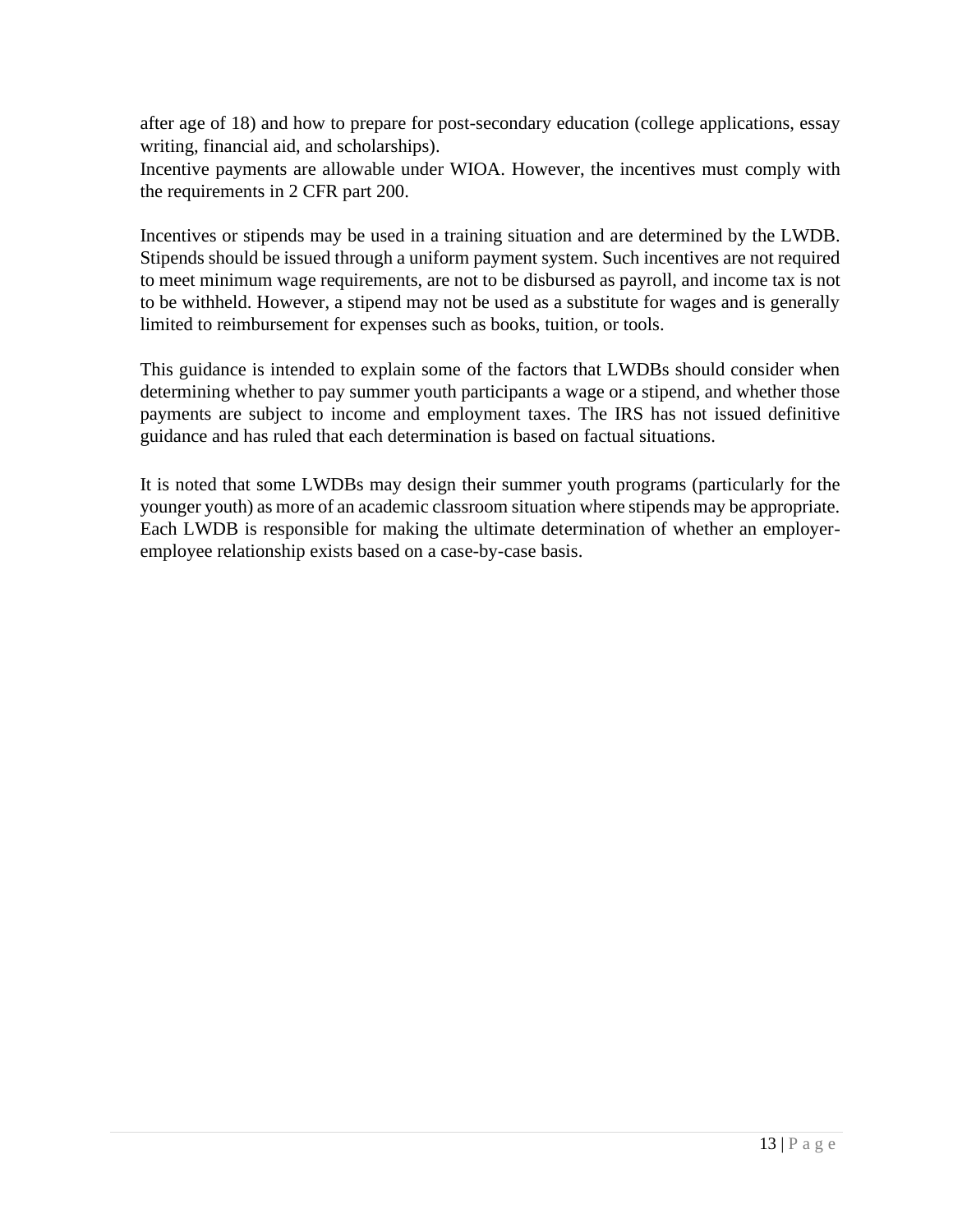## **VII. WIOA Common Terms and Definitions**

**Basic Skills Deficient**: A youth who has English reading, writing, or computing skills at or below the 8th grade (8.9 or lower) level on a generally accepted standardized test. A youth who is unable to compute or solve problems, or read, write, or speak English, at a level necessary to function on the job, in the individual's family, or in society. Refer to 20 CFR 681.290, for further information on testing.

**Career Pathway:** Refers to a workforce development strategy used to align the skill needs of industries in the economy of the federal, state or regional economy. This framework is combined with occupational clusters to provide structure for organizing career information with the same knowledge and skills to help deliver quality programs.

**Compulsory School Attendance**: This term refers to all children who are either six years of age, who will be six years old by February 1 of any school year, or who are older than six years of age but who have not attained the age of 16 years, must attend school regularly during the entire school term. A student who attains the age of 16 years during the school year is not subject to compulsory attendance beyond the date of which the student attains that age if he/she files a formal declaration of intent to terminate school enrollment with the school district. Refer to WIOA Section 129(a)(5) and Florida Statutes Section 1003.21 for additional guidance.

**Dropout**: an individual who no longer attends any school and who has not received a secondary school diploma or its state-recognized equivalent. Refer to 20 CFR 688.120 and WIOA section 3(54).

**English Language Learner**: An individual with limited abilities in reading, writing, speaking or comprehending the English language, and Native language other than English or lives in a family or community environment where a language other than English is the dominant language.

**High Poverty Area**: A Census tract, a set of contiguous Census tracts, Indian Reservation, tribal land, or Native Alaskan Village or county that has a poverty rate of at least 25 percent, as set every five years using American Community Survey 5-Year data. \*\*To view DEO Poverty Rate Map and additional info, click [here](http://www.floridajobs.org/labor-market-information/products-and-services/gis-resources).

**Homeless Individual**: An individual who lacks a fixed, regular, and adequate nighttime residence; and:

- $\triangleright$  Is sharing housing of other persons due to loss of housing, economic hardship, or a similar reason;
- $\triangleright$  Is living in a motel, hotel, trailer park, or campground due to lack of alternative adequate accommodations;
- $\triangleright$  Is living in an emergency or transitional shelter;
- $\triangleright$  Is abandoned in a hospital;
- $\triangleright$  Is awaiting foster care placement;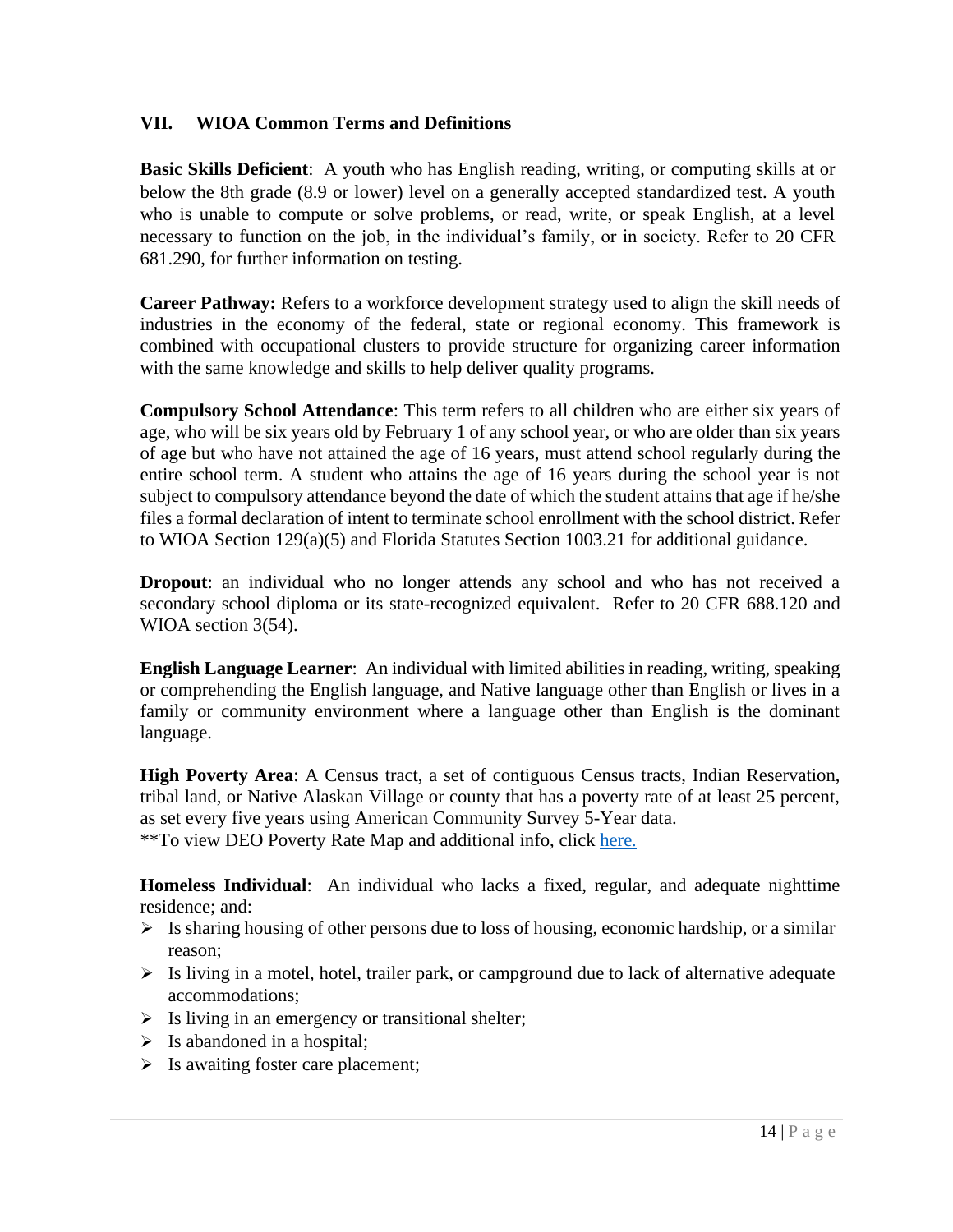- ➢ An individual who has a primary nighttime residence that is a public or private place not designed for or ordinarily used as a regular sleeping accommodation for human beings; or
- ➢ Migratory children (as defined in section 1309 of the Elementary and Secondary Education Act of 1965) who qualify as homeless because the children are living in circumstances described above.

## **Low Income Individual**: An individual who:

- ➢ Receives, or in the past six months has received, or is a member of a family that is receiving or in the past six months has received, assistance through TANF, or the Supplemental Security Income (SSI) program, or state or local income-based public assistance;
- ➢ Receives an income or is a member of a family receiving an income that, in relation to family size, is not in excess of the current combined 70 percent Lower Living Standard Income Level;
- $\triangleright$  Is a homeless individual as defined in §41403(6) of the Violence Against Women Act of 1994, or a homeless child or youth as defined in §725(2) of the McKinney-Vento Homeless Assistance Act;
- ➢ Receives or is eligible to receive a free or reduced-price lunch under the Richard B. Russell National School Lunch Act;
- ➢ Is a foster youth on behalf of whom state or local government payments are made; and
- $\triangleright$  Is an individual with a disability whose own income meets:
	- $\checkmark$  WIOA's income requirements, even if the individual's family income does not meet the income requirements; or
	- $\checkmark$  The income eligibility criteria for payments under any federal, state, or local public assistance program.

**Migratory Child**: A child who is, or whose parent or spouse, is a migratory agricultural worker, including a migratory dairy worker, or a migratory fisher, and who, in the preceding 36 months, in order to obtain, or accompany such parent or spouse, in order to obtain, temporary or seasonal employment in agricultural or fishing work – has moved from one school district to another or resides in a school district of more than 15,000 square miles, and migrates a distance of 20 miles or more to a temporary residence.

**Occupational Cluster:** A grouping of careers that are similar based on required skills, knowledge, duties, education and working environments. This framework is combined with career pathways to provide structure for organizing career information with the same knowledge and skills to help deliver quality programs.

**Out-of-home Placement**: Foster care, including family foster care, kinship care, relative care treatment foster care, and residential and group care.

**Pre-apprenticeship Program**: A program or set of strategies designed to prepare individuals to enter and succeed in a registered apprenticeship program and has a documented partnership with one, or more, registered apprenticeship program.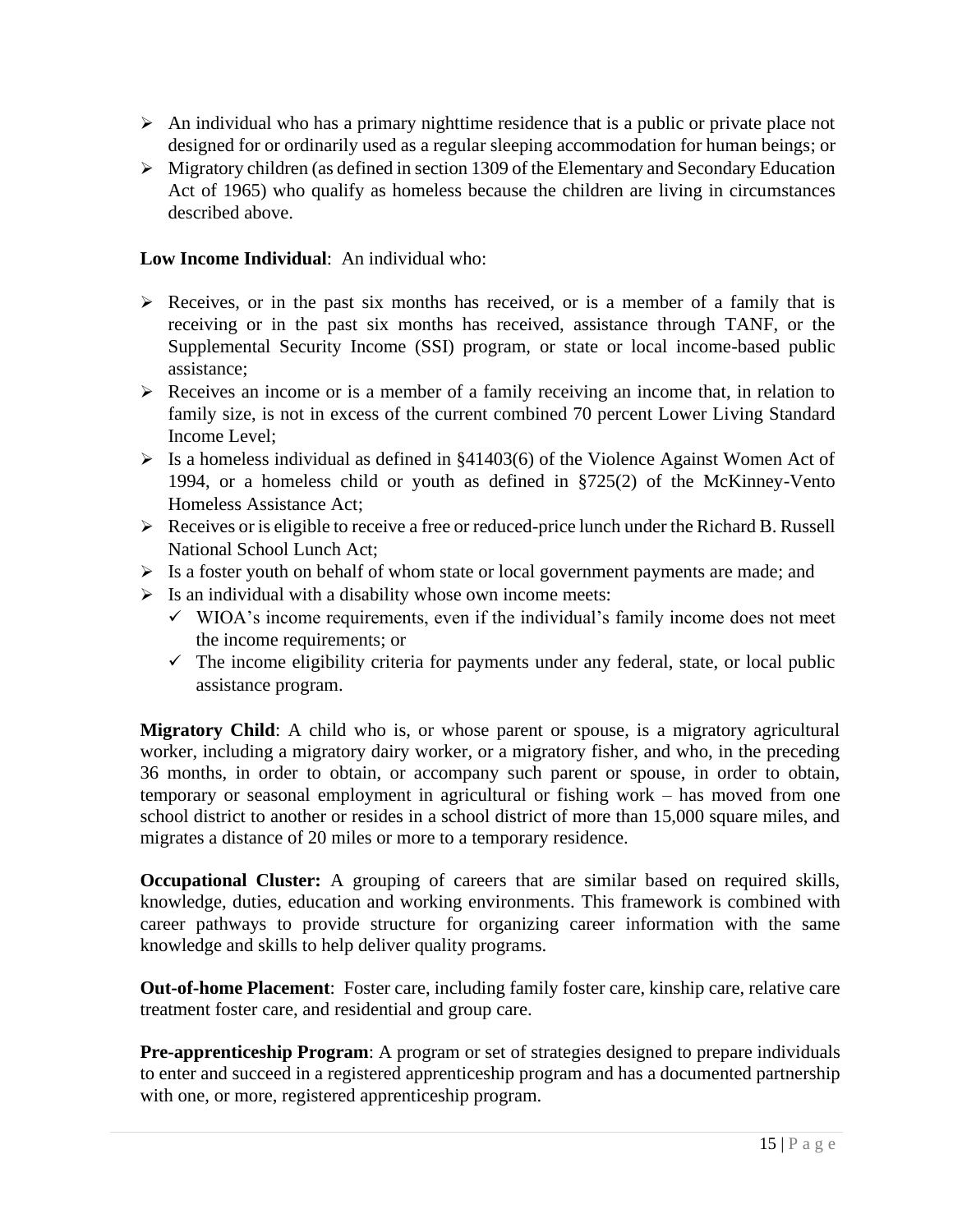**Requires Additional Assistance**: The LWDB may establish a definition and eligibility documentation requirements for the "requires additional assistance to complete an educational program, or to secure or hold employment" criterion of ISY and OSY eligibility.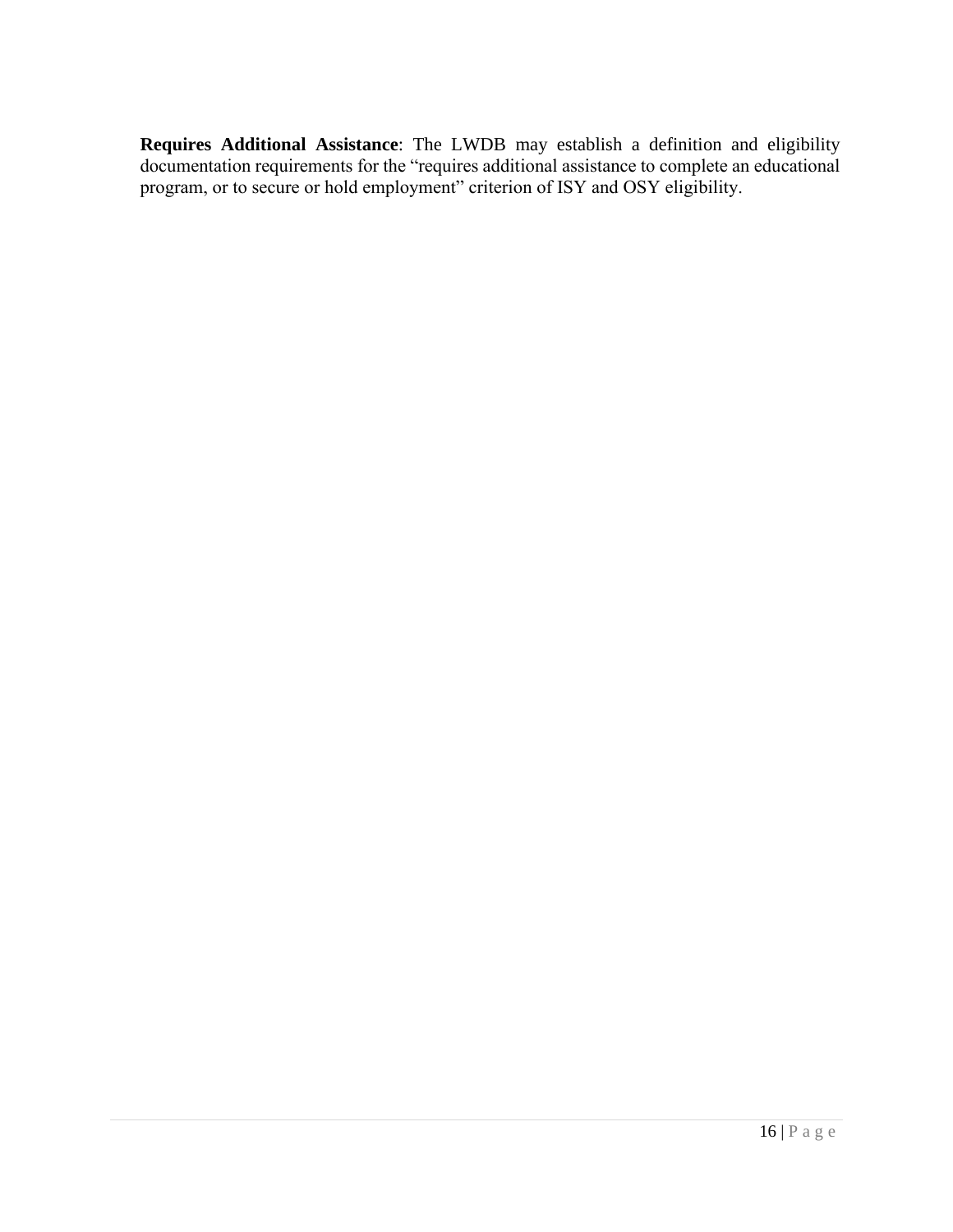# **VIII. Policy Reference Table**

| Category                     | <b>WIOA Law</b>                  | <b>Proposed Regulations</b> | <b>TEGL</b>        |
|------------------------------|----------------------------------|-----------------------------|--------------------|
|                              |                                  |                             | 21-16, 23-14, 8-15 |
| Process used to select       | Section (sec.) 123               | 681.400                     | $23 - 14$          |
| Eligible youth providers     |                                  |                             |                    |
| Funds percentage             | sec. $129(b)(1)$                 | 681.410                     | $23 - 14$          |
|                              | sec.                             |                             |                    |
|                              | 127(b)(1)(C)(iv)(II)             |                             |                    |
|                              | sec.132(b)(1)(B)(iv)(II)         |                             |                    |
|                              | sec. $129(a)(4)$                 |                             |                    |
|                              | sec. $128(b)(4)$                 |                             |                    |
| Youth program design         | sec. $129(c)(1)(A)$              | 681.420                     | $23 - 14$          |
|                              | sec.116(b)(2)(A)(ii)             |                             |                    |
|                              | sec.129(c)(3)(A)                 |                             |                    |
|                              | sec. $129(c)(3)(B)$              |                             |                    |
|                              | sec. 129(c)(3)(C))<br>sec.       |                             |                    |
|                              | 128(b).ec.129(c)(1)(A))          |                             |                    |
| Concurrent enrollment        | sec. $129(c)(1)(A)$              | 681.430, 681.440            | $23 - 14$          |
| Service duration             | N/A                              | 681.450                     | N/A                |
| Services offered to          | sec. $129(c)(2)$                 | 681.460                     | $23 - 14$          |
| youth/elements               | sec. 123                         |                             |                    |
| Youth program elements and   | sec. 123                         | 681.470                     | $23 - 14$          |
| funds                        |                                  |                             |                    |
| Pre-apprenticeship           | N/A                              | 681.480                     | N/A                |
| Adult mentoring              | Sec. $129(c)(2)$                 | 681.490                     | N/A                |
| Financial literacy education |                                  | 681.500                     | N/A                |
| Comprehensive guidance       | sec. $129(c)(1)(C)(J))$          | 681.510                     | N/A                |
| and counseling               |                                  |                             |                    |
| Leadership opportunities     | sec. $129(c)(2)(F)$              | 681.520                     | N/A                |
| Social and civic behaviors   |                                  | 681.530                     | N/A                |
| Occupational skills training | sec. 123                         | 681.540                     | N/A                |
|                              | sec.129 $(c)(2)(d)$              |                             |                    |
| <b>Individual Training</b>   | N/A                              | 681.550                     | N/A                |
| Accounts                     |                                  |                             |                    |
| Entrepreneurial skills       | N/A                              | 681.560                     | N/A                |
| Supportive services          | sec. $3(59)$                     | 681.570                     | N/A                |
| Follow up services           | sec. $129(c)(2)(I)$              | 681.580                     | N/A                |
| Work experience              | sec. $129(c)(4)$ , sec.<br>3(44) | 681.590, 600, 610           | $23 - 14$          |
| Summer employment            | sec. 123                         | 681.620, 681.630            | N/A                |
| administration               |                                  |                             |                    |
| Education concurrent with    | sec.129(c)(2)(E))                | 681.640                     | N/A                |
| workforce preparation        |                                  |                             |                    |
| Incentives                   | N/A                              | 681.650                     | N/A                |
| Community involvement        | N/A                              | 681.660                     | N/A                |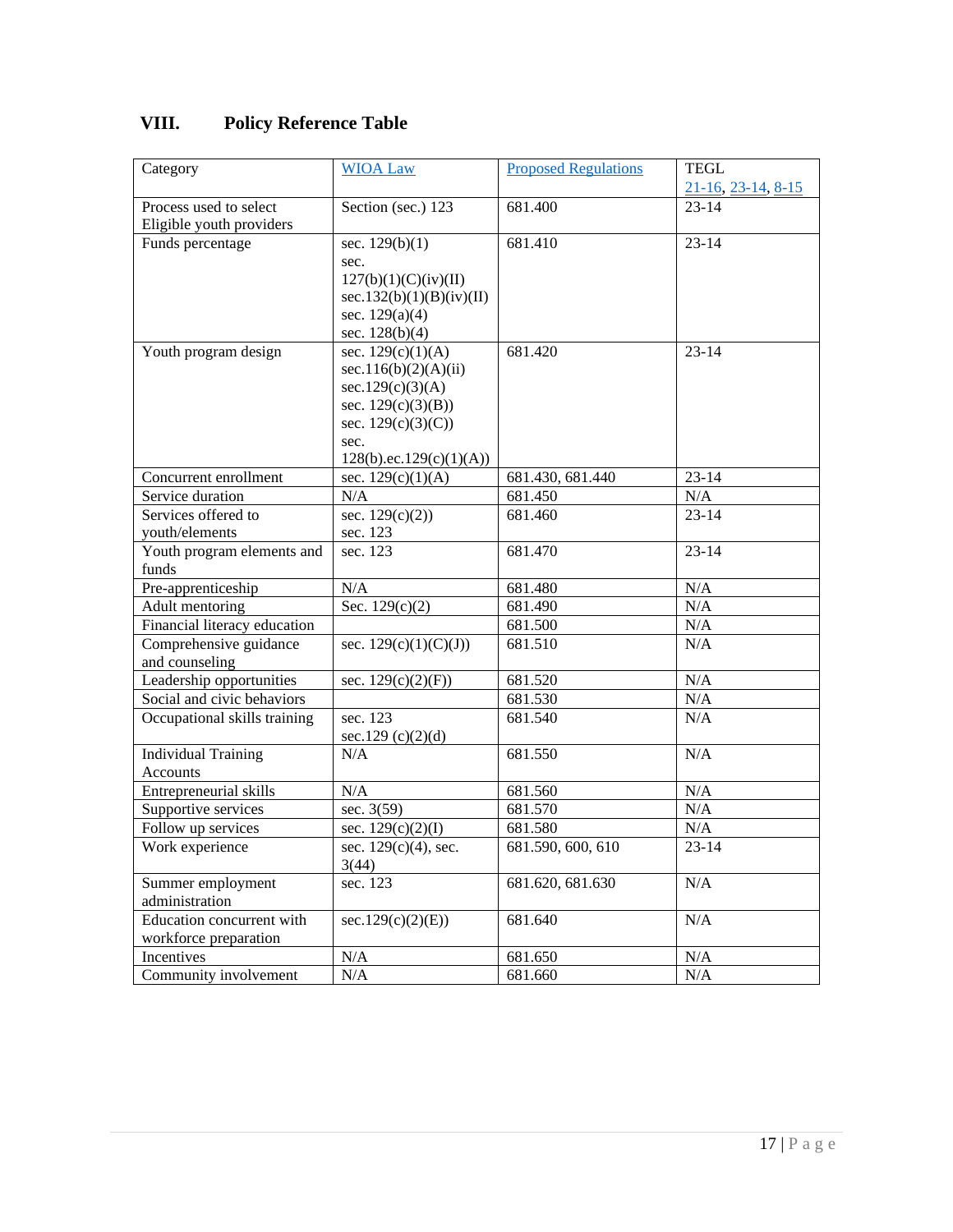# **B. Using Temporary Assistance for Needy Families (TANF) Funds for Summer Youth Employment Program Opportunities**

*"Access to a job in the summer and beyond can make all the difference to any young personespecially those who don't have access to many resources and opportunities."* 

#### *~President Barack Obama*

Summer Youth Employment Programs matter! According to the Urban Alliance, a young person's chance of securing a job increases by (86%) when they have work experiences during the previous year. By removing some of the barriers to securing a first job, youth employment programs can represent a critical bridge in the transition to adulthood. A well-structured summer youth program is essential and can provide important benefits to the participants and communities at large. The TANF Emergency fund ended on September 30, 2010, although the need for employment opportunities remained great. Over this brief period, programs funded via this tool placed a substantial number of persons in subsidized jobs. The Office of Family Assistance (OFA), an office of the Administration for Children and Families, disseminated an Informational Memoranda (TANF-ACF-IM-2012- 01) on March 22, 2012, on the use of TANF funds to support summer jobs for youth. It informed TANF jurisdictions of the opportunities to support the creation and expansion of summer youth employment programs across the nation, using TANF funds. In its communication with the states, they encouraged state and local TANF agencies to work with Local Workforce Investment Boards (LWIBs), now termed Local Workforce Development Boards (LWDBs), to explore ways to combine resources in developing or expanding subsidized employment programs for youth.

## **I. Flexibility in the Use of TANF Funds**

As specified in the Temporary Assistance for Needy Families (TANF) Final Rule 260.20 (45 CFR Parts 260-265), states are authorized to use TANF funds to provide services consistent with the following four purposes of the program:

- 1. To provide assistance to needy families so that children may be cared for in their own homes or in homes of relatives;
- 2. To end the dependence of needy parents on government benefits by promoting job preparation, work and marriage;
- 3. To prevent or reduce the incidence of out of wedlock pregnancies and establish annual goals for preventing and reducing the incidences of these pregnancies; and
- 4. To encourage the formation and maintenance of two-parent families.

Under TANF purposes (1) and (2):

Services must be provided *only* to needy families and services provided require an income eligibility determination.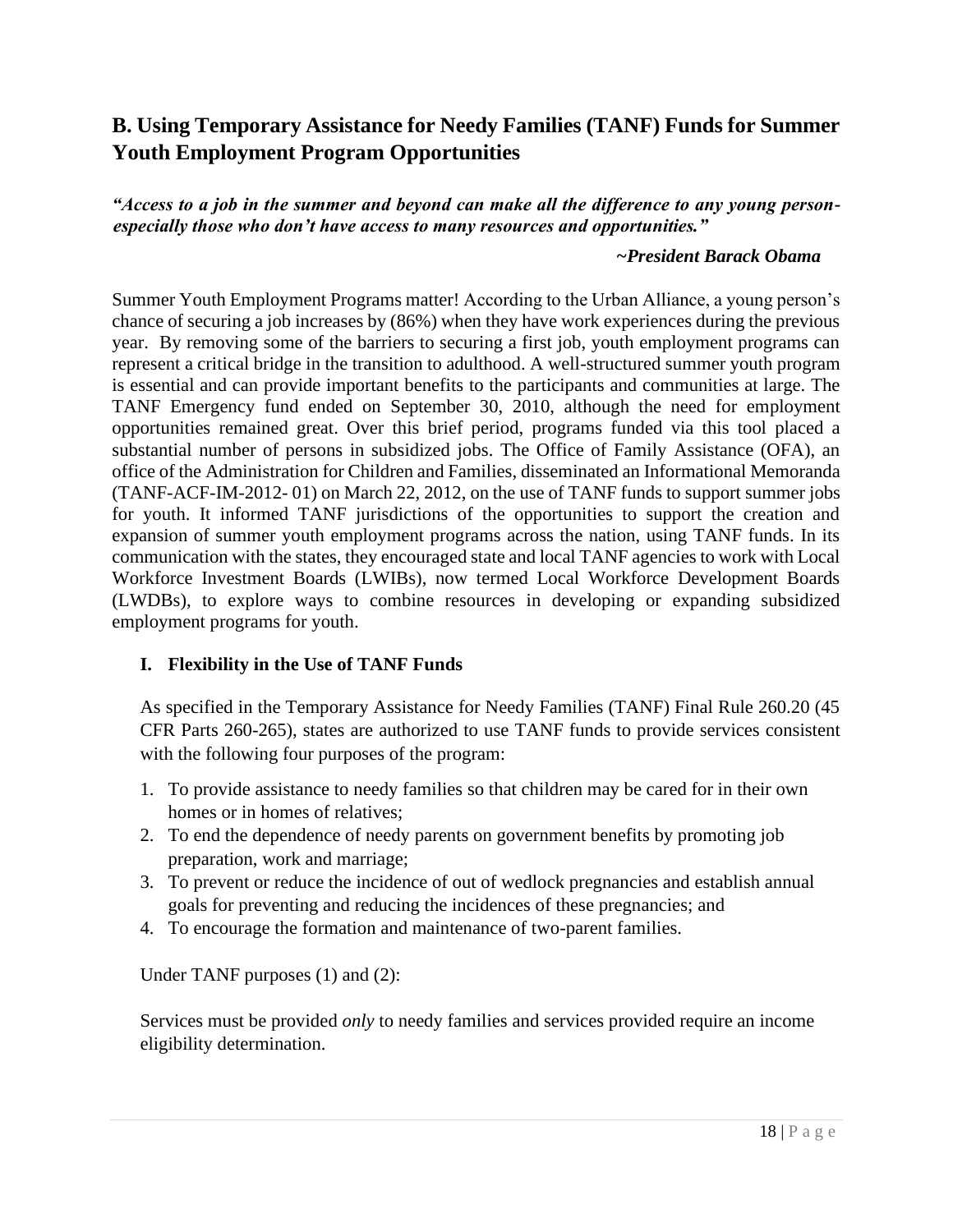Under TANF purposes (3) and (4):

- $\triangleright$  Services may be provided to both needy and non-needy families without specific individual eligibility determination.
- ➢ States must establish objective criteria for the delivery of services to non-needy families.
- $\triangleright$  States may provide activities that focus on families in which there is a non-custodial parent (NCP) and services to allow non-custodial parents to be more involved in the lives of their children.

# **II. Program Benefits for Youth and Families**

Summer Youth Employment Programs offer employment experiences and other valuable activities for youth and their families during the summer months. Funding for these programs use a combination of funding approaches from federal, state, local and private sources. Some of the valuable benefits of these distinct programs may include the following:

- $\triangleright$  Provide income to youth and their families;
- ➢ Encourage youth to develop "soft skills" and professional skills that may help them navigate their environments and work well with others;
- ➢ Improve their academic outcomes and prospects for employment of youth in the future;
- $\triangleright$  Train in employment skills;
- $\triangleright$  Simulate work environments:
- $\triangleright$  Explore career options; and
- ➢ Provide greater economic opportunities in areas with few employment prospects.

# **III. LWDB Staff Responsibilities**

Major activities for LWDB staff must include and is not limited to the following assignments:

- $\triangleright$  Recruitment of and contract negotiation with perspective employers in the community;
- $\triangleright$  Recruitment of youth participants;
- $\triangleright$  Determination of their eligibility;
- ➢ Referral to potential employers;
- ➢ Monitor the performance of each eligible youth and subsidized employers via the OSST/other tools;
- ➢ Provide referrals to appropriate community service resources as needed by youth or his/her family.

# **IV. Eligibility Criteria**

➢ The TANF State Plan, Section 5.10, Subsidized Employment for Youth, specifies that this program is to extend the use of TANF funding to support subsidized summer employment opportunities for youth, up to the age of (18), or (19), if the youth is in school on a full-time basis in a secondary school or its equivalent (as defined by Florida's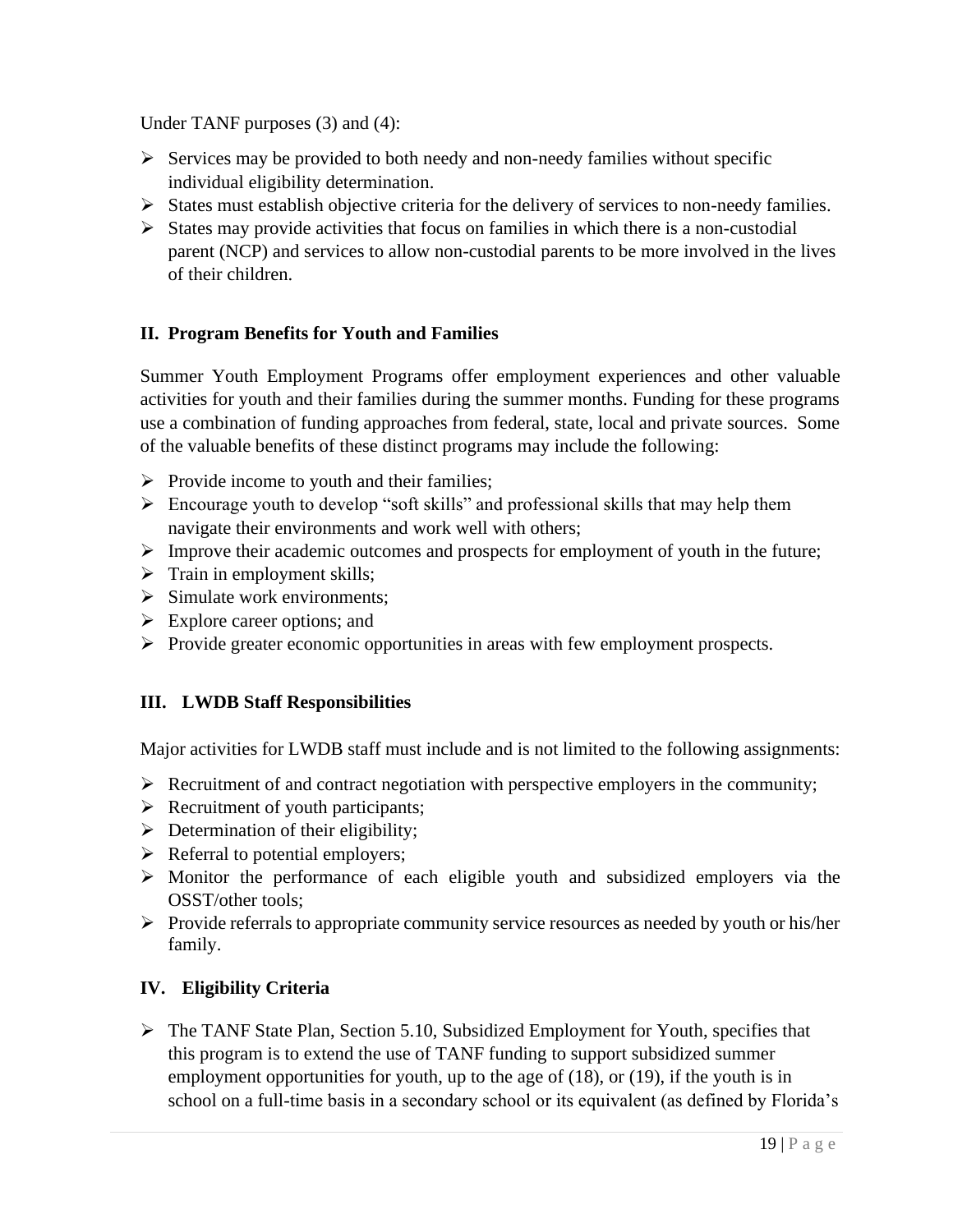definition of "minor child") with public sector organizations, private sector companies, and nonprofit organizations.

➢ Youth eligible to participate are from families that have an annual income at or below 200% of the federal poverty level.

# **V. Eligibility Categories**

In accordance with **Purpose (1),** youth are eligible for the SYEP, if they meet these criteria:

- ➢ In a family receiving Temporary Cash Assistance (TCA); and
- $\triangleright$  Reside in the home of a parent or a caretaker relative. A parent is defined as a natural/biological, legal or adoptive father or mother of a child. It is inclusive of step-parents.

In accordance with **Purpose (2),** youth are eligible for the SYEP, if they meet this criterion:

➢ The family income does not exceed (200%) of the Federal Poverty Level (FPL). The Federal Poverty Rate Guidelines are updated annually and can be accessed on DEO's website [here.](http://floridajobs.org/docs/default-source/lwdb-resources/policy-and-guidance/memos/2021-memoranda/memo_2021povertyguidelines.pdf?sfvrsn=1b364db0_2)

## Documentation to Support Purpose (1)

To fully support TANF **Purpose (1)** in the Florida Online Recipient Integrated Data Access (FLORIDA) system, LWDBs are responsible for attaching the following documentation:

- ➢ **AIHH** screen (Household Relationship Information) displays the relationship of household members;
- ➢ **AIID** screen (Individual Demographics) displays a list of all individuals currently residing in the household;
- ➢ **AIIM** screen (Individual Miscellaneous) displays miscellaneous information including pregnancy and school attendance of household members;
- ➢ **ARDT** screen (Welfare Reform Data Tracking) displays age, cash time limit, food stamp time limit, family cap and immunization information; and
- ➢ **IQCH** screen (Cash Issuance History) displays cash issuance history information for family.

## Documentation to Support Purpose (2)

To fully support TANF **(Purpose 2)**, LWDBs are responsible for attaching the following documentation:

- $\triangleright$  SYEP eligibility screening form;
- ➢ Federal tax returns;
- $\triangleright$  Last pay stubs;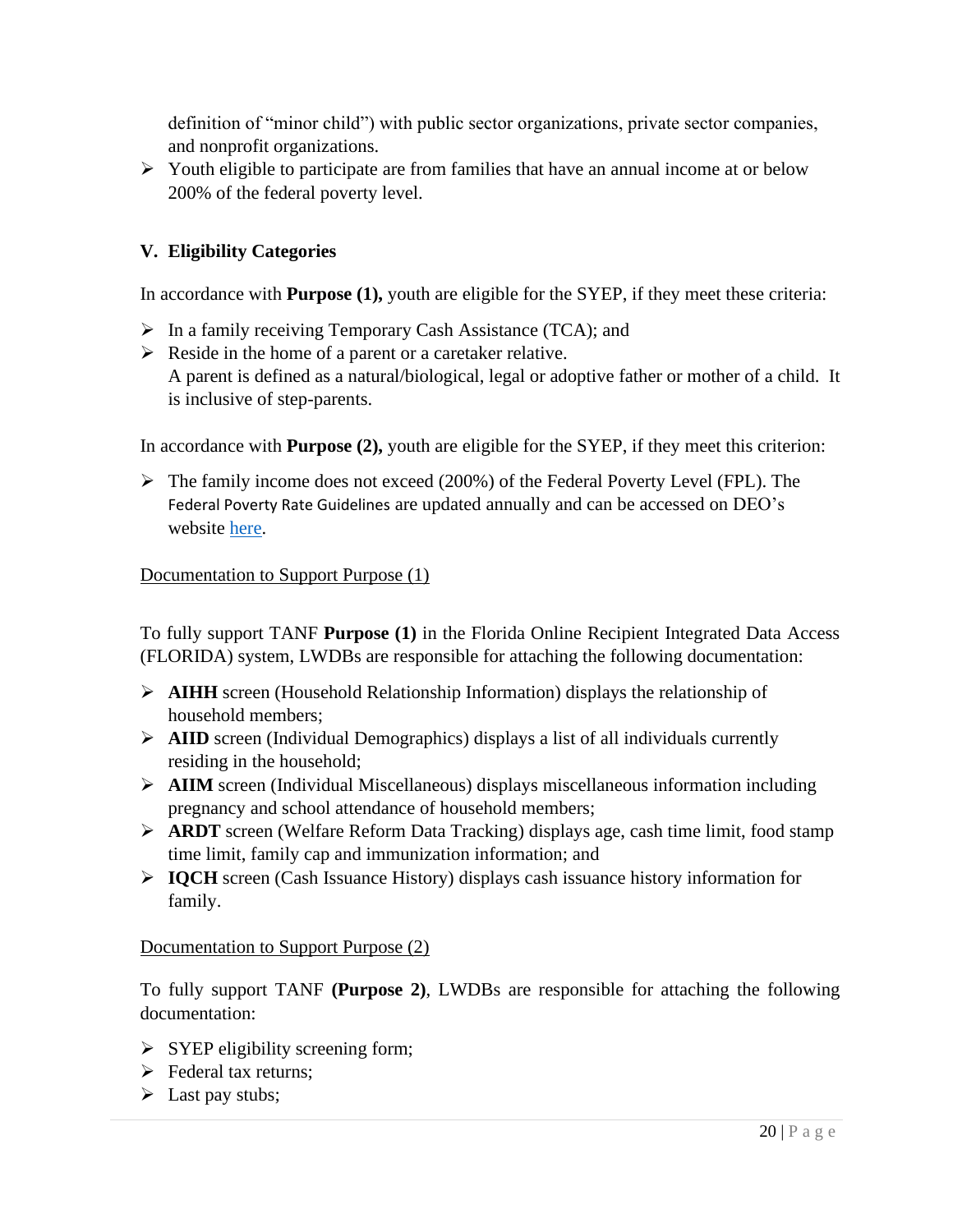- ➢ Verification of unemployment payment;
- $\triangleright$  Free or reduced lunch verification;
- $\triangleright$  Disability payment verification; and
- ➢ Employment verification forms.

## **VI. Summer Youth Employment Screening/Eligibility Form**

LWDBs must use a screening/eligibility form to document each participants eligibility and to indicate which TANF purpose the participant is being deemed eligible under. DEO has created a TANF SYEP Eligibility Form, updated annually, that LWDBs have an option to utilize to assist in determining eligibility status. LWDBs also have the option to create and use a locally developed eligibility form. If LWDBs choose to utilize their own locally developed eligibility form, all pertinent information, including selecting the appropriate qualifying TANF purpose for determining eligibility, must be included on the form. DEO's annually updated TANF SYEP Eligibility Form can be found on DEO's website on the WIOA and/or Welfare Transition Program Resources page [here.](http://floridajobs.org/docs/default-source/lwdb-resources/programs-and-resources/wioa/2021-wioa/tanf-syep-2021-eligibility-form.pdf?sfvrsn=26444db0_2)

# **VII. One-Stop Service Tracking (OSST) Data Entry**

All LWDBs choosing to operate a TANF funded SYEP must ensure that all required data for youth that are enrolled must be entered in OSST using the codes and benchmarks provided in this guidance.

**Name of Program**: TANF Summer Youth Employment

**FEID Number:** 507607 (Acronym for Federal Employment Identification Number).

## **VIII.Outcomes or Results for the SYEP**

The data entry requirements for tracking TANF funded SYEP participation are as follows:

➢ Youth eligible under TANF purpose (1) must have a TANF Benchmark-1 entered and open under the Service Plan portion of the Skill Development screen. The Actual Start Date of Benchmark-1 must reflect the date of enrollment in the SYEP. The Actual End Date must reflect the date the youth departed the SYEP. The Outcome must reflect the reason the youth left the SYEP. The enrollment benchmark must remain open until the youth exits the SYEP.

If the youth is part of a family that is receiving TCA, program staff will use TANF Benchmark – 1 to enroll the youth. It will also be used to track the number of youth in TCA homes who are enrolled in the program.

➢ Youth eligible under TANF purpose 2 must have a TANF Benchmark-2 entered and open under the Service Plan portion of the Skill Development screen. The Actual Start Date of Benchmark-2 must reflect the date of enrollment in the summer youth program. The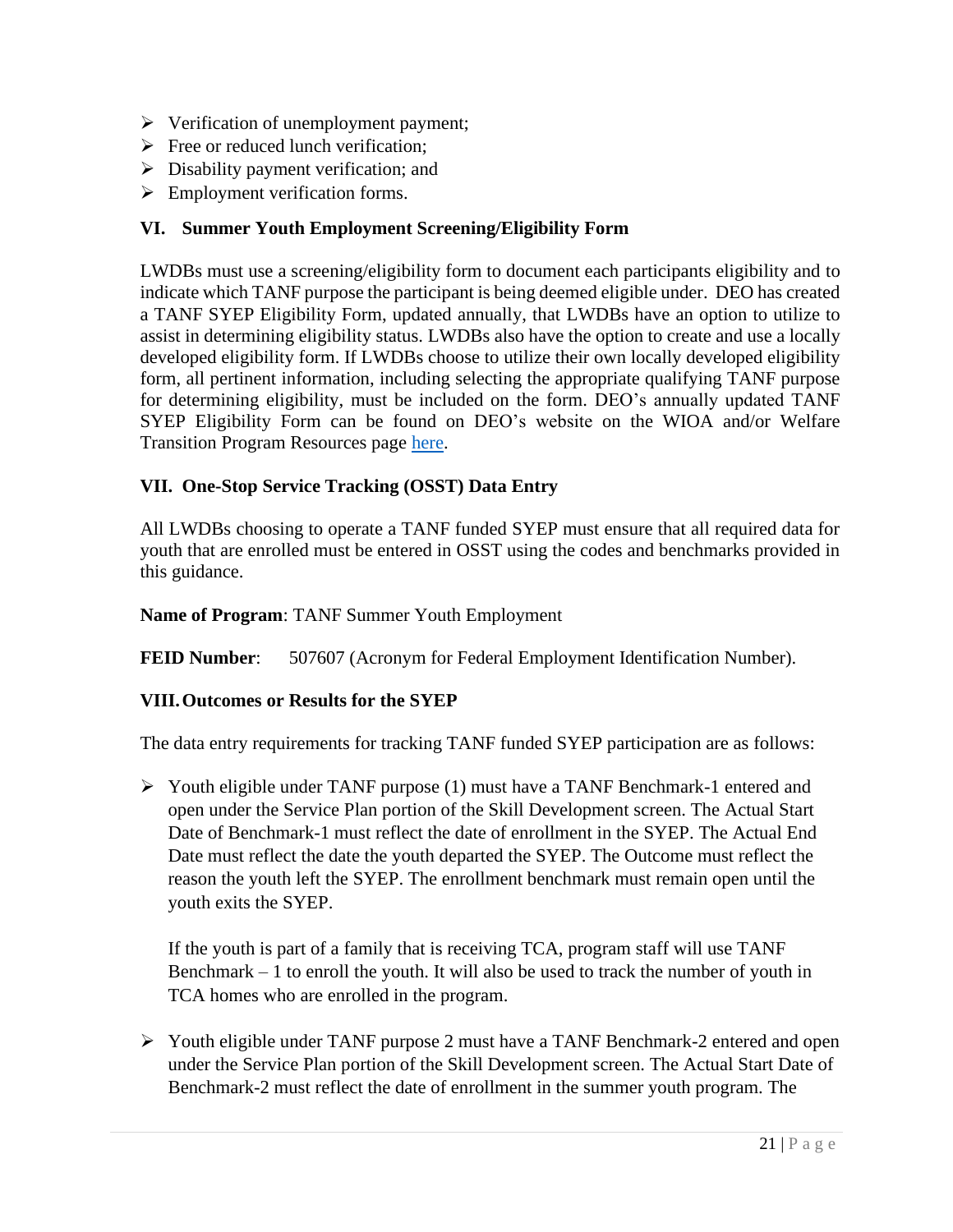Actual End Date must reflect the date the youth departed the SYEP. The Outcome should reflect the reason the youth left the SYEP. The enrollment benchmark **must remain open** until the youth exits the SYEP.

If the youth is part of a family whose income is below 200 percent of the Federal Poverty Level (FPL), program staff will use TANF Benchmark  $-2$  to enroll the youth. This benchmark will be used to track the number of youth whose family's income is below 200 percent of the FPL.

➢ Youth being served with TANF funds must be reviewed for eligibility prior to receiving services. To demonstrate that the eligibility determination was completed, the applicable enrollment benchmark, 1 or 2, must be entered in the system with an Actual Start Date on or after the SYEP start date. An eligibility or screening form for TANF funded services must be completed and retained in the youth's record, along with appropriate eligibility supporting documentation. This is applicable for all youth served with TANF funds for Summer Youth employment opportunities.

**Note:** Eligibility determination dates and enrollment dates may differ. Once a youth is determined eligible for the SYEP, subsequent eligibility determination is not necessary, if enrollment into the program does not immediately follow. For example, if a youth is determined eligible for the SYEP on May 12, 2021, and does not actually enroll until June 12, 2021, the LWDB will *not* have to complete another screening form or collect additional information for eligibility purposes. The LWDB would enter the actual enrollment date once the youth actively engages in the summer program. *Youth cannot be enrolled into the SYEP before they are deemed eligible.*

## Recording Employment in OSST

Codes have been added to OSST so LWDBs can accurately record the youth's employment type as either subsidized private or subsidized public. Please adhere to the following code types:

- $\triangleright$  Subsidized Private SYEP *Choose this category if the youth has been placed with a private employer*.
- $\triangleright$  Subsidized Public SYEP  *Choose this category if the youth has been placed with a public employer.*

## Other Program Benchmarks

TANF-funded SYEP for each LWDB may differ in program design and services offered. To capture the great practices each LWDB offers, two benchmarks have been added for LWDBs to record other program elements provided to Florida's youth.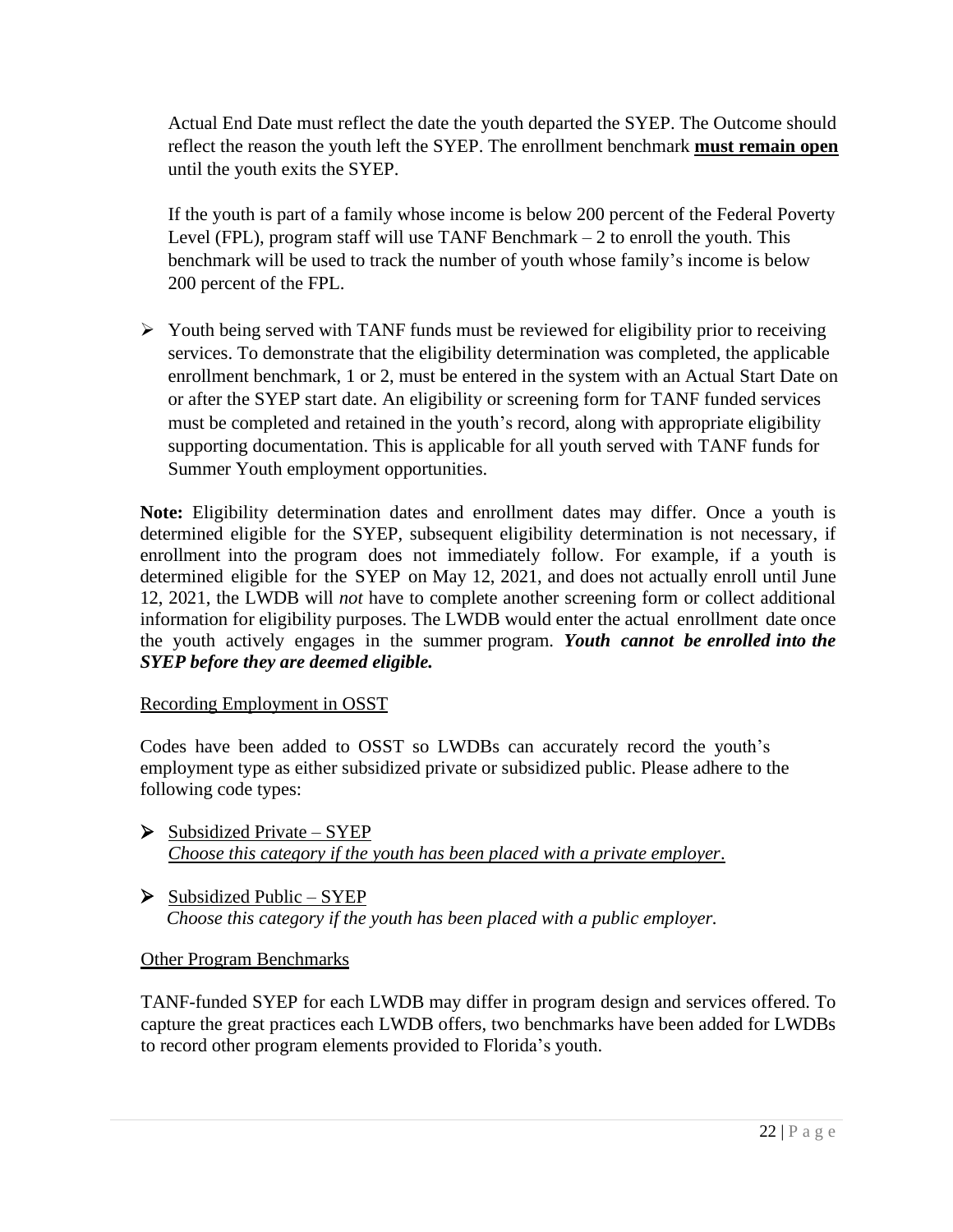Skill development benchmarks are used to record activities that are not already listed as activities in OSST. For example, if the youth will attend a "Job Skills Training" offered or required by the LWDB before the they can begin working with an employer, staff may use the Job Skills Training code already provided in the system. However, if the LWDB will incorporate activities such as pre and post program classes and workshops, staff must properly record these workshops as benchmarks in OSST's Skill Development section. Please incorporate TANF benchmarks (3) and (4) as needed.

 $\triangleright$  TANF Benchmark 3 – use this benchmark to identify completion of the following types of tasks:

- Pre-employment classes or workshops;
- Required Youth Orientation; and
- Youth Employability Skills Workshops.
- $\triangleright$  TANF Benchmark 4 use this benchmark to identify completion of:
	- Post-employment classes or workshops; and
	- Required employment wrap-up sessions.

Summer Youth Employment Programs provide "win-win" opportunities for both youth and employers. Employer partnerships benefit from the opportunity to give back to the community and help to train the future labor force. Summer youth programs help advance employability experiences that aid in skill advancements toward youth reaching their future career goals.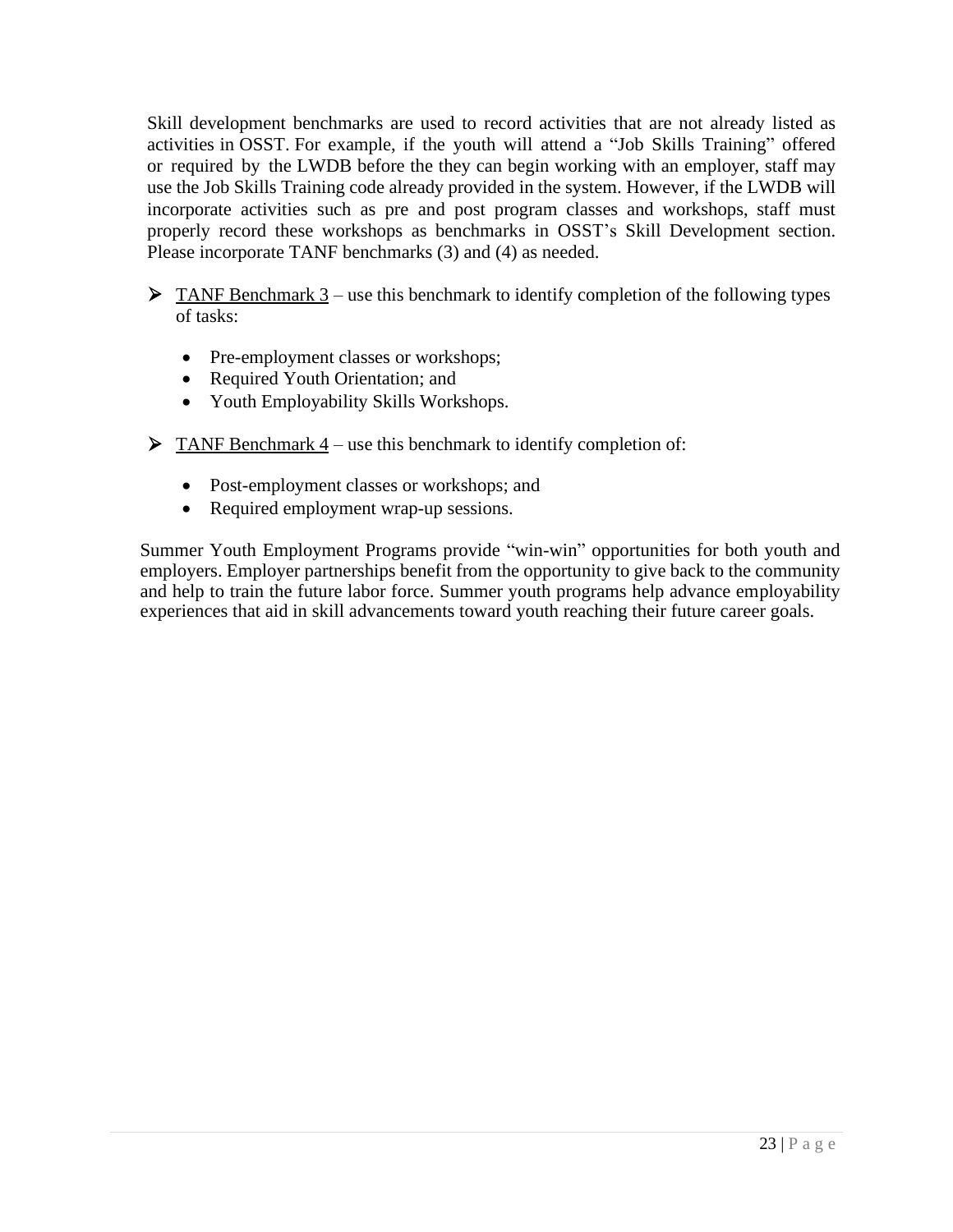#### **IX.TANF References and Resources**

Derr, Michelle K. and Young, Melisa. "*Implementing Effective Subsidized Employment Programs*" Atlanta, Georgia. 2009. Presentation Handout.

TANF Information Memorandu[m](http://www.acf.hhs.gov/programs/ofa/policy/im-) [TANF Use of Funds to Support Summer Jobs for Youth](https://www.acf.hhs.gov/ofa/resource/policy/im-ofa/2012/im201201/im201201)

TANF Information Memorandum TANF Incentives [and Compliance with 2 CFR Part 225](https://www.acf.hhs.gov/ofa/resource/policy/pi-ofa/2012/pi201202/pi201202)

JPMC (JP Morgan Chase & Co.2017. *Untapped Talent: Fulfilling the Promise of Youth Employment Programs for a Growing Economy*. New York: JPMC.

Lewis, Kristen, and Rebecca Gluskin. 2018. *Two Futures: The Economic Case for Keeping Youth on Track*. New York. New York: Measure of America.

Ross, Martha, Kristin Anderson Moore, Kelly Murphy, Nicole Bateman, Alex DeMand, and Vanessa Sacks. 2018. *Pathways to High-Quality Jobs for Young Adults.* Washington, DC: Brookins Institution.

"Supporting Summer Youth Employment Programs," Youth.Gov, accessed February14, 2020. [https://youth.gov/feature-article/supporting-summer-youth-employment-programs.](https://youth.gov/FEATURE-ARTICLE/SUPPORTING-SUMMER-YOUTH-EMPLOYMENT-PROGRAMS)

Using TANF Funds to Support Subsidized Youth Employment (Mathematica Policy Research, Inc.).

[Using TANF Funds to Support Subsidized Youth Employment](https://wdr.doleta.gov/research/FullText_Documents/ETAOP_2012_02.pdf)

[OFA "Dear Colleague" letter on DOL WIOA Youth TEGL and use of TANF funds for](https://www.acf.hhs.gov/ofa/resource/training-and-employment-guidance-letter-tegl)  [summer youth employment](https://www.acf.hhs.gov/ofa/resource/training-and-employment-guidance-letter-tegl)

[Investing in Youth and the Community: Summer Youth Employment Programs](https://peerta.acf.hhs.gov/content/investing-youth-and-community-summer-youth-employment-programs)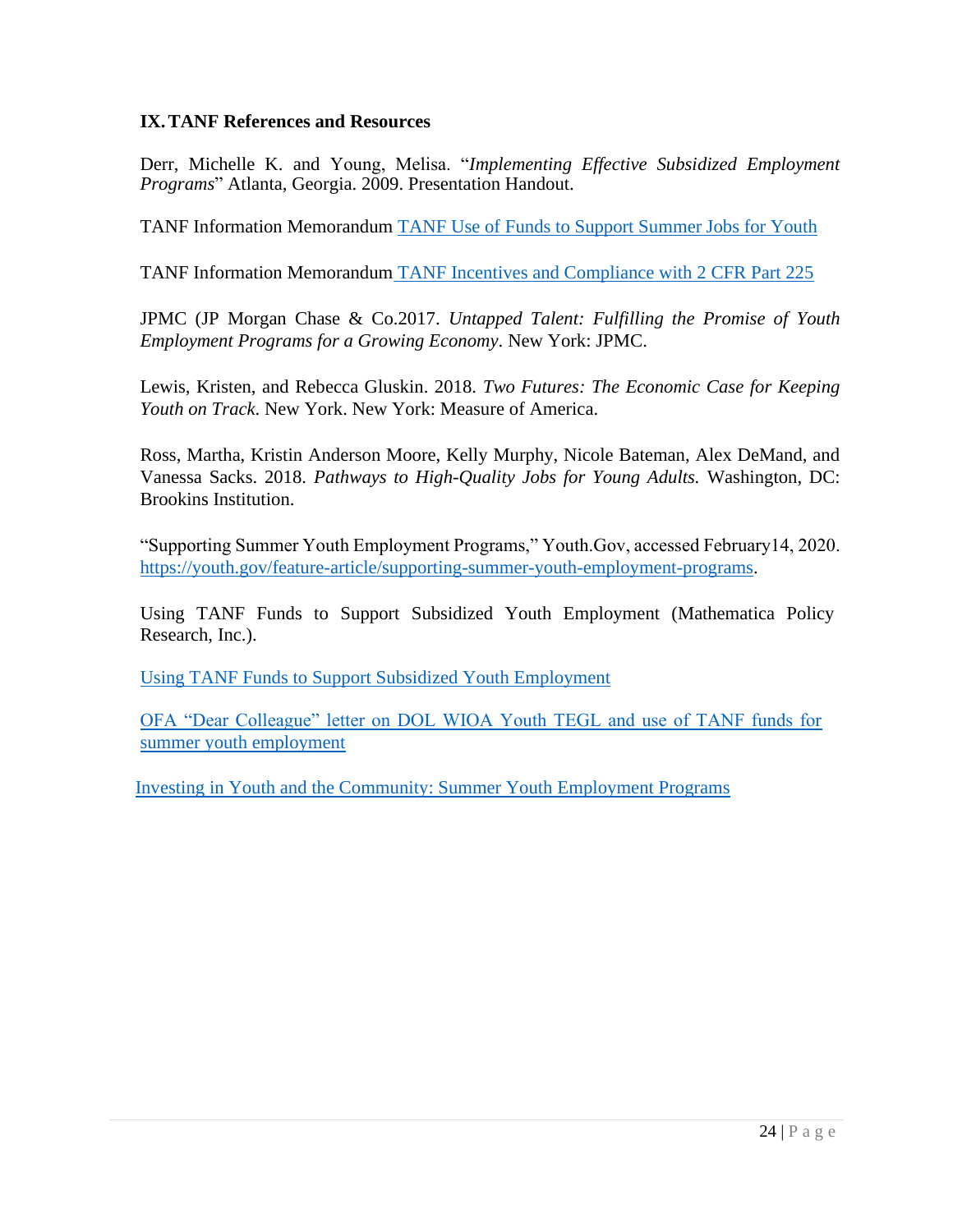#### **ATTACHMENT I TANF Questions and Answers**

1. Are wages paid through the summer youth program considered TANF cash assistance?

Answer - The wages paid via the summer youth program are not considered TANF cash assistance. States may choose to disregard these earnings of summer job participants in determining a family's eligibility or amount of assistance. Other sources of funding may be used to provide supportive services for low income youth.

2. How does a SYEP participant's hours, who is not a work eligible individual, affect the state's work participation calculation?

Answer - If the participant is not work eligible, his or her hours do not impact the state's work participation calculation.

3. What happens to the hours of participation for work eligible participants?

Answer - A work eligible individual is defined as an adult or minor child head of household who receives TANF cash assistance or a non-recipient parent living with a child who is receiving cash assistance, unless the parent is a minor parent and not head of household or spouse of the head of household; an alien ineligible to receive assistance due to his/her immigration status; or at state option on a case by case basis, a recipient of Supplemental Security Income benefits. If the participant is work eligible, the hours of participation can count towards helping the state meet work participation rate requirements.

4. What may LWDBs use TANF funds for activities and for the summer youth employment program?

Answer - The TANF-ACF-IM-2012-01Information Memoranda, published on March 22, 2012, provided information on the use of TANF funds to support summer jobs for youth. It states that "In addition to subsidizing wages, jurisdictions may use TANF funds for this program on other related activities." They include the following:

- $\triangleright$  Education and training;
- ➢ Counseling and employment related services;
- $\triangleright$  Supportive services;
- ➢ Transportation for employed persons for the purpose of attending work or needed training;
- ➢ Incentive payments that reward the participant for achieving a pre-determined milestone.
- 5. What are some "promising approaches" that may be gained from an effective summer employment experience?

Answer - To help ensure a successful summer youth program, some practices to consider may include the following: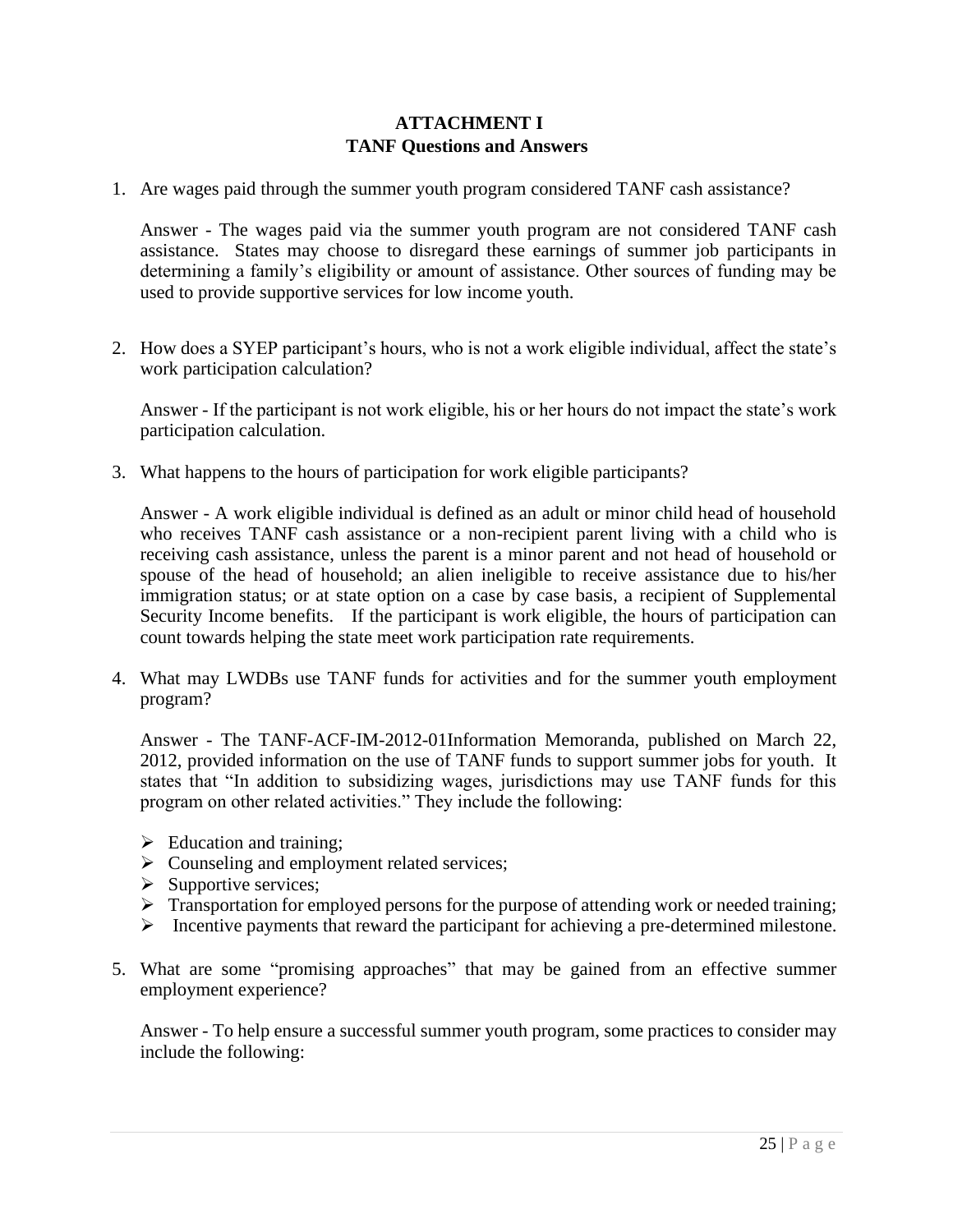- $\triangleright$  Recruit employers and worksites to provide for the maximum number of job opportunities for youth;
- $\triangleright$  Match youth with opportunities that are aligned with their talents and skill set;
- $\triangleright$  Support youth and staff and provide coaching, if possible, at their worksites;
- $\triangleright$  Ensure that youth connect to other opportunities in the community;
- $\triangleright$  Develop tools that continually assist youth regarding the workplace and the working environment;
- $\triangleright$  Ensure a level of staff sufficient to carry out high quality programming and technology systems to facilitate effective records management and communication with youth; and
- $\triangleright$  Seek to explore longer term opportunities for youth beyond the summer experience, when possible.
- 6. Can TANF funds be used as incentives for participants or clients and under what instances may they be used?

Answer - The State and tribal TANF regulations (45 CFR 263.11 (b) and 45 CFR 286.45 (c) respectively) provided guidance on the use of federal and state maintenance of effort (MOE) funds require TANF jurisdictions to comply with OMB Circular A-87 (Revised), now codified at 2CFR Part 225. 2CFR Part 225 provides that "costs of entertainment, including amusement, diversion, and social activities and any costs directly associated with such costs (such as tickets to shows or sports events, meals, lodging, rentals, transportation, and gratuities) are unallowable." Additionally, TANF program activities with objective criteria for the delivery of benefits and the determination of eligibility that are reasonably calculated to accomplish one or more of the statutory purposes of TANF are allowable. Some types of incentives that are provided contingent upon participation in such a TANF activity are also allowable. Cash incentives are an example of an incentive that a TANF program may use to encourage participation in a TANF activity.

However, not all types of incentives are allowable. Therefore, entertainment incentives and any costs directly related with such costs are unallowable. This applies to both federal TANF and state maintenance of effort (MOE) funding.

7. Can TANF funds be used to pay stipends for summer youth activities?

Answer - Yes, TANF funds can be used to pay for stipends. These programs are intended for low-income youth and they need to have a needs standard. Recurring needs-based payments and other recurring income supports (such as stipends) to participate in education and work activities constitute assistance. Also, the following links serve as additional resources that address the use of stipends:

## ➢ [TANF Q&A: Work Experience](https://www.acf.hhs.gov/ofa/resource/q-a-work-experience)

In the answer for question 1, it states, "Broadly, [Agency for Children and Families] ACF considers work experience to be separate from subsidized employment. Work experience participants generally do not receive wages, but the TANF agency may choose to provide grants, incentives, or stipends to encourage participation. On-the-job training, however, is generally considered a type of subsidized employment as participants must be paid employees (i.e., receiving wages).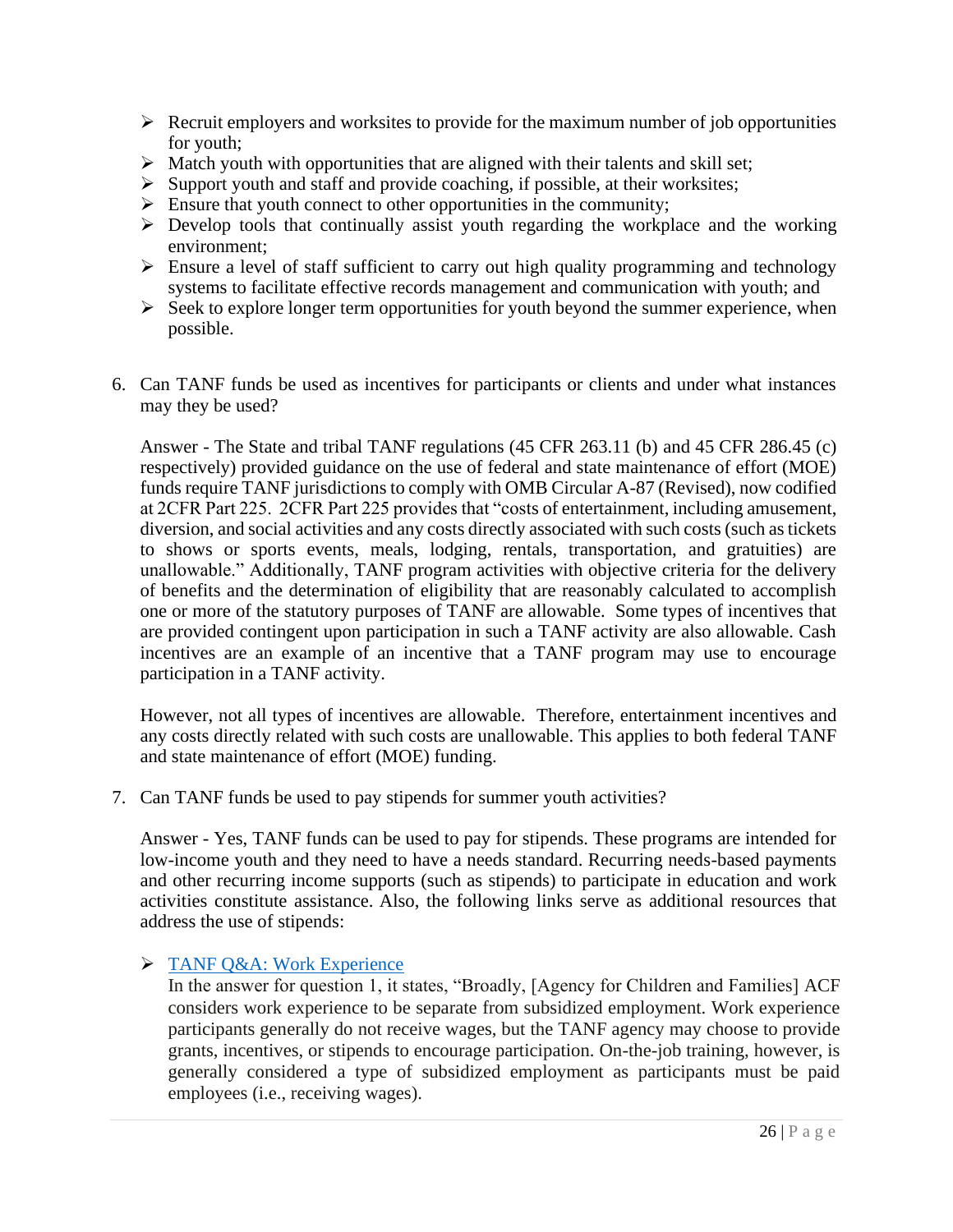# ➢ [TANF-ACF-PI-2008-05 \(Diversion Programs\)](https://www.acf.hhs.gov/ofa/resource/policy/pi-ofa/2008/200805/pi200805)

This Program Instruction (PI) is a resource for helping to determine what constitutes a nonrecurrent, short-term benefit. The following paragraph from the PI addresses stipends:

Recurring needs-based payments and other recurring income supports (e.g., stipends, allowances, or room and board payments) to participate in education and work activities constitute assistance. This is true whether such benefits are provided as part of an "upfront" diversion program, a recipient diversion program, as a condition of receiving assistance, a case management activity, or while already receiving assistance (e.g., as a recurring income supplement). This is consistent with the language of 45 CFR 260.31(b)(6) that makes clear that income supports constitute assistance.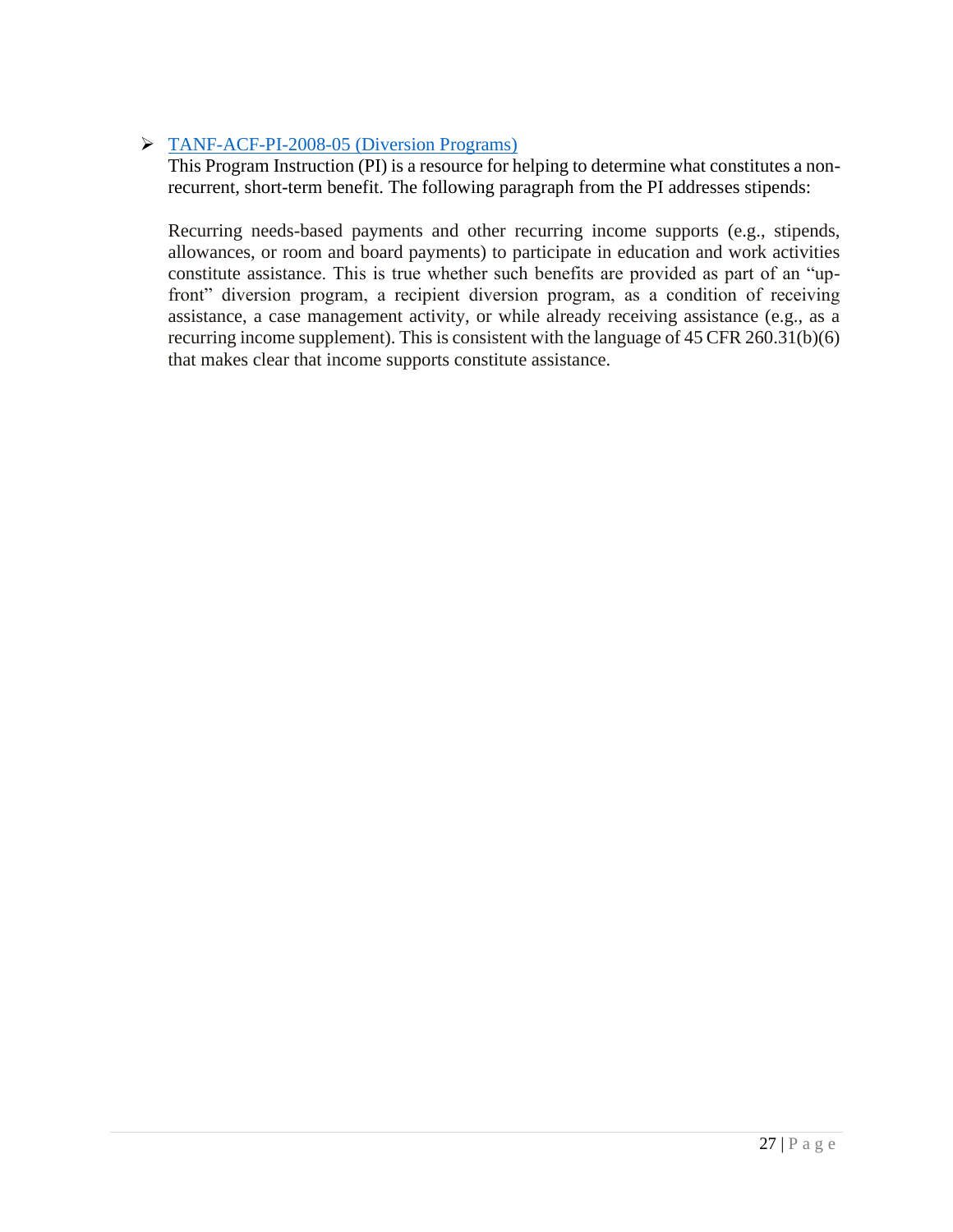#### **ATTACHMENT II Key Tasks in Implementing Effective Subsidized Employment Programs (Tool)**

There are specific tasks that must be considered in developing and designing a subsidized summer youth employment program. This valuable resource is provided to assist LWDBS who may be interested in operating a summer youth employment program or for existing summer employment programs as a tool to utilize in their assessment process. Some factors that must be addressed should include the following:

- 1. Define the program purpose or purposes;
- 2. Identify the eligibility criteria and target populations;
- 3. Develop a wage subsidy structure;
- 4. Create an administrative infrastructure and a set of implementation protocols;
- 5. Design the provision of supportive services and resources to program participants;
- 6. Engage employers and continue to promote ongoing employment;
- 7. Gather support and identify key champion stakeholders;
- 8. Secure program funding and leverage other resources; and
- 9. Create a process for effective evaluation and refinement of the program.

#### **Questions to Consider for Subsidized Program Design and Delivery**

#### **1. Defining the Program Purpose**

- ➢ What are your goals? How can you design the program to further them?
- $\triangleright$  What problems are you attempting to solve?

#### **2. Targeting the Populations**

- ➢ What population will you target? (e.g., work ready, youth, unemployed, TANF caseload).
- $\triangleright$  How many participants will you serve?
- ➢ How will you recruit/identify program participants?

#### **3. Developing a Wage Subsidy Structure**

- $\triangleright$  What wage and hour requirements will you request (e.g., will minimum/maximum hour requirements be imposed? Will positions eligible for subsidy be limited to those above or below a specific wage?
- ➢ What portion of the wage will be subsidized? What other wage related costs will you cover?
- ➢ How long will you subsidize wages and related costs?
- $\triangleright$  What are the conditions / expectations of subsidy (e.g., mentoring, time for job search, supervision?)

#### **4. Creating an Administrative Infrastructure**

- ➢ Who will recruit participants and employers?
- ➢ What contracts or interagency agreements need to be entered?